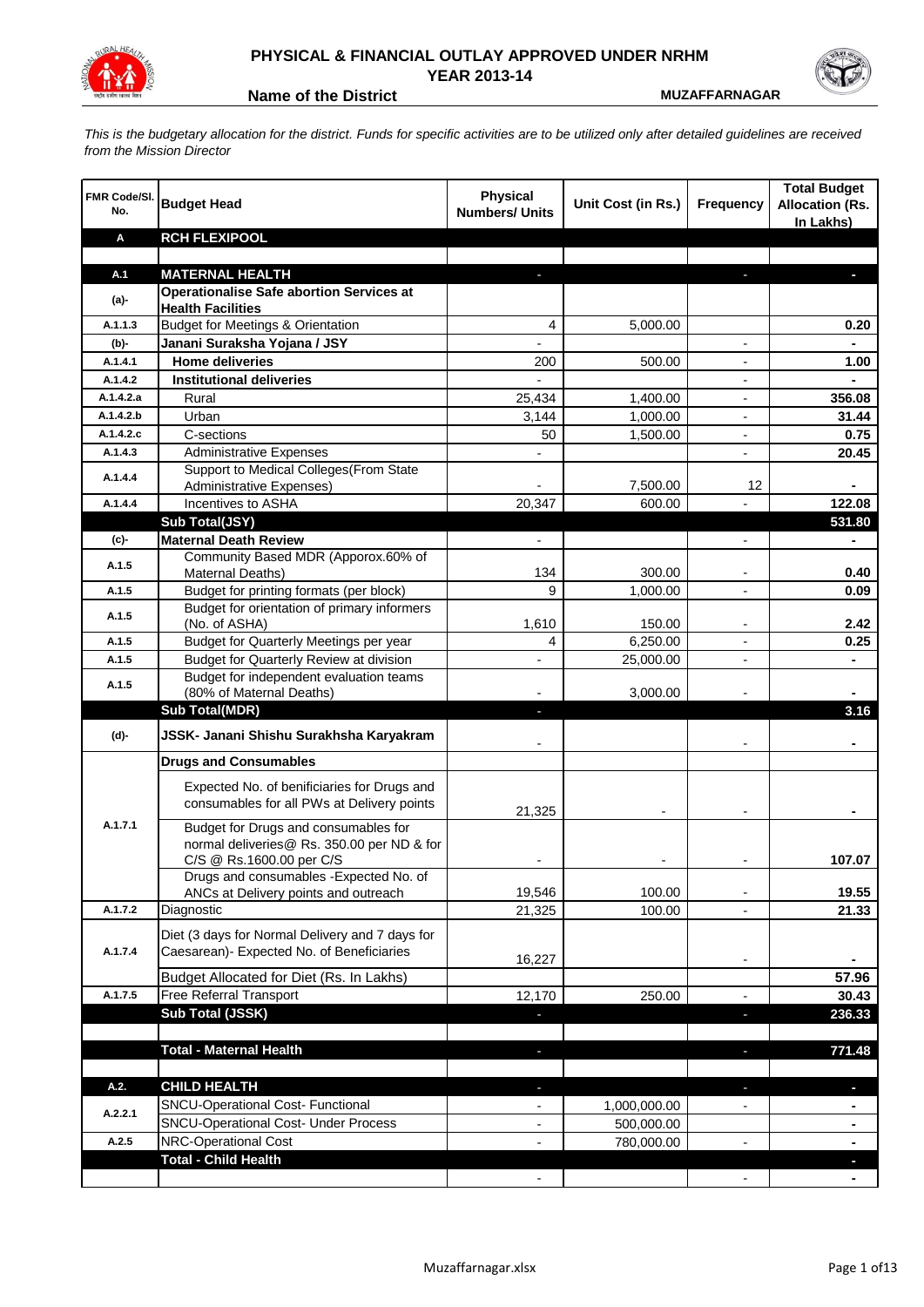| FMR Code/SI.<br>No. | <b>Budget Head</b>                                                                                                                                                                                                                                                 | <b>Physical</b><br><b>Numbers/ Units</b> | Unit Cost (in Rs.) | <b>Frequency</b>         | <b>Total Budget</b><br><b>Allocation (Rs.</b><br>In Lakhs) |
|---------------------|--------------------------------------------------------------------------------------------------------------------------------------------------------------------------------------------------------------------------------------------------------------------|------------------------------------------|--------------------|--------------------------|------------------------------------------------------------|
| A.3                 | <b>FAMILY PLANNING</b>                                                                                                                                                                                                                                             | $\sim$                                   |                    | ÷.                       | a.                                                         |
| A.3.1               | <b>Terminal/Limiting Methods</b>                                                                                                                                                                                                                                   |                                          |                    | $\blacksquare$           |                                                            |
|                     | Orientation workshop, dissemination of                                                                                                                                                                                                                             |                                          |                    |                          |                                                            |
| A.3.1.1             | manuals on FP standards & quality                                                                                                                                                                                                                                  |                                          |                    |                          |                                                            |
|                     | assurance of sterilisation services, fixed day<br>planning meeting                                                                                                                                                                                                 | 1                                        | 25,000.00          | $\overline{\phantom{a}}$ | 0.25                                                       |
| A.3.1.2             | Female Sterilisation Camps Proposed                                                                                                                                                                                                                                | 108                                      | 2,000.00           | $\overline{\phantom{a}}$ | 2.16                                                       |
| A.3.1.3             | <b>NSV Camps Proposed</b>                                                                                                                                                                                                                                          | 8                                        | 3,500.00           | $\overline{\phantom{a}}$ | 0.28                                                       |
| A.3.1.4             | <b>Compensation for Female Sterilisation</b>                                                                                                                                                                                                                       | 4,252                                    | 1,000.00           |                          | 42.52                                                      |
|                     | Compensation for male sterilization/NSV                                                                                                                                                                                                                            |                                          |                    |                          |                                                            |
| A.3.1.5             | Acceptance                                                                                                                                                                                                                                                         | 80                                       | 1,500.00           |                          | 1.20                                                       |
|                     | Orientation Workshop on accreditation of                                                                                                                                                                                                                           |                                          |                    |                          |                                                            |
| A.3.1.6             | private providers to provide sterilization                                                                                                                                                                                                                         |                                          |                    |                          |                                                            |
|                     | services                                                                                                                                                                                                                                                           | 1                                        | 10,000.00          |                          | 0.10                                                       |
| A.3.2               | <b>Spacing Methods</b>                                                                                                                                                                                                                                             |                                          |                    |                          |                                                            |
| A.3.2.2             | IUD services at health facilities (including                                                                                                                                                                                                                       |                                          |                    |                          |                                                            |
|                     | fixed day services at Sub Centres-L1)                                                                                                                                                                                                                              | 1                                        | 3,000.00           | $\overline{\phantom{a}}$ | 0.03                                                       |
|                     | IUD services at health facilities (including                                                                                                                                                                                                                       |                                          |                    |                          |                                                            |
| A.3.2.3             | fixed day services at Sub Centre-L1 ) No. of                                                                                                                                                                                                                       | 21,120                                   | 20.00              |                          | 4.22                                                       |
|                     | <b>IUCD</b> insertions                                                                                                                                                                                                                                             |                                          |                    |                          |                                                            |
|                     | POL for Family Planning/ Others (including                                                                                                                                                                                                                         |                                          |                    |                          |                                                            |
| A.3.3               | additional mobility support to surgeon's team                                                                                                                                                                                                                      |                                          |                    |                          |                                                            |
|                     | if req)-Budget given according to total nos.                                                                                                                                                                                                                       |                                          |                    |                          |                                                            |
|                     | of Female Sterilization Camps.                                                                                                                                                                                                                                     | 108                                      | 1,000.00           |                          | 1.08                                                       |
| A.3.5.2             | <b>Performance rewards</b>                                                                                                                                                                                                                                         |                                          |                    |                          |                                                            |
|                     | Division level: Rs. 11.25 Lakh @ Rs.<br>62,500/- per division (Rs.20,000 for 1st, Rs.<br>15,000 for 2nd and Rs. 10,000 for 3rd<br>position for best performing tubectomy<br>surgeon at each division, Rs. 15,000 for<br>best performing NSV surgeon, and Rs.2000/- |                                          |                    |                          |                                                            |
|                     | for best SN and Rs.500/- for best ANM).                                                                                                                                                                                                                            | $\overline{\phantom{a}}$                 | 62,500.00          |                          | ٠                                                          |
| A.3.5.3             | World Population Day' celebration                                                                                                                                                                                                                                  | $\overline{\phantom{a}}$                 |                    | $\overline{\phantom{a}}$ | ۰                                                          |
|                     | For District level activities                                                                                                                                                                                                                                      | 1                                        | 100,000.00         | $\overline{\phantom{a}}$ | 1.00                                                       |
|                     | For Block level activities                                                                                                                                                                                                                                         | 14                                       | 10,000.00          |                          | 1.40                                                       |
| A.3.5.4             | Other strategies/ activities                                                                                                                                                                                                                                       |                                          |                    | $\overline{\phantom{a}}$ | ٠                                                          |
|                     | Orientation of district nodal officers for                                                                                                                                                                                                                         |                                          |                    |                          |                                                            |
| A.3.5.4.2           | change in FP Beema Policy-No. of                                                                                                                                                                                                                                   |                                          |                    |                          |                                                            |
|                     | Workshops                                                                                                                                                                                                                                                          | 1                                        | 10,000.00          |                          | 0.10                                                       |
|                     | <b>Total -Family Planning</b>                                                                                                                                                                                                                                      | ÷.                                       |                    | $\overline{\phantom{a}}$ | 54.34                                                      |
|                     |                                                                                                                                                                                                                                                                    | $\overline{\phantom{a}}$                 |                    | $\blacksquare$           |                                                            |
| A.4                 | <b>ADOLESCENT REPRODUCTIVE AND</b>                                                                                                                                                                                                                                 |                                          |                    |                          |                                                            |
|                     | <b>SEXUAL HEALTH / ARSH</b>                                                                                                                                                                                                                                        |                                          |                    | $\blacksquare$           |                                                            |
| A.4.1.4             | <b>Operating Expenses</b>                                                                                                                                                                                                                                          |                                          |                    |                          |                                                            |
|                     | For Existing Clinics                                                                                                                                                                                                                                               |                                          | 2,500.00           | 12                       |                                                            |
| A.4.2               | <b>School Health programme</b>                                                                                                                                                                                                                                     |                                          |                    |                          |                                                            |
| A.4.2.1             | Dissemination of Guidelines for School<br>Health Programme (14 Nos. for each Block                                                                                                                                                                                 |                                          |                    |                          |                                                            |
|                     | and 7 Nos. for District Level)                                                                                                                                                                                                                                     | 133                                      | 75.00              | 1                        | 0.10                                                       |
| A.4.2.2             | Convergence Meeting at Block level (Twice<br>in a year)                                                                                                                                                                                                            | 9                                        | 2,500.00           | 2                        | 0.45                                                       |
| A.4.2.3             | Mobility Support (For Block Level)                                                                                                                                                                                                                                 | 9                                        | 25,000.00          | 6                        | 13.50                                                      |
| A.4.3               | Other strategies/activities                                                                                                                                                                                                                                        | $\overline{\phantom{a}}$                 |                    | -                        | ۰                                                          |
| A.4.3.2             | <b>Menstrual Hygiene</b>                                                                                                                                                                                                                                           | $\overline{\phantom{a}}$                 |                    | $\blacksquare$           | $\blacksquare$                                             |
|                     | No.of Blocks                                                                                                                                                                                                                                                       | 9                                        |                    |                          |                                                            |
|                     | No.of ASHAs                                                                                                                                                                                                                                                        | 2,267                                    |                    |                          |                                                            |
|                     | One Planning & Sensitization meeting at                                                                                                                                                                                                                            |                                          |                    |                          |                                                            |
|                     | Dist.level @Rs.5000/-meeting                                                                                                                                                                                                                                       | 1                                        | 5,000.00           |                          | 0.05                                                       |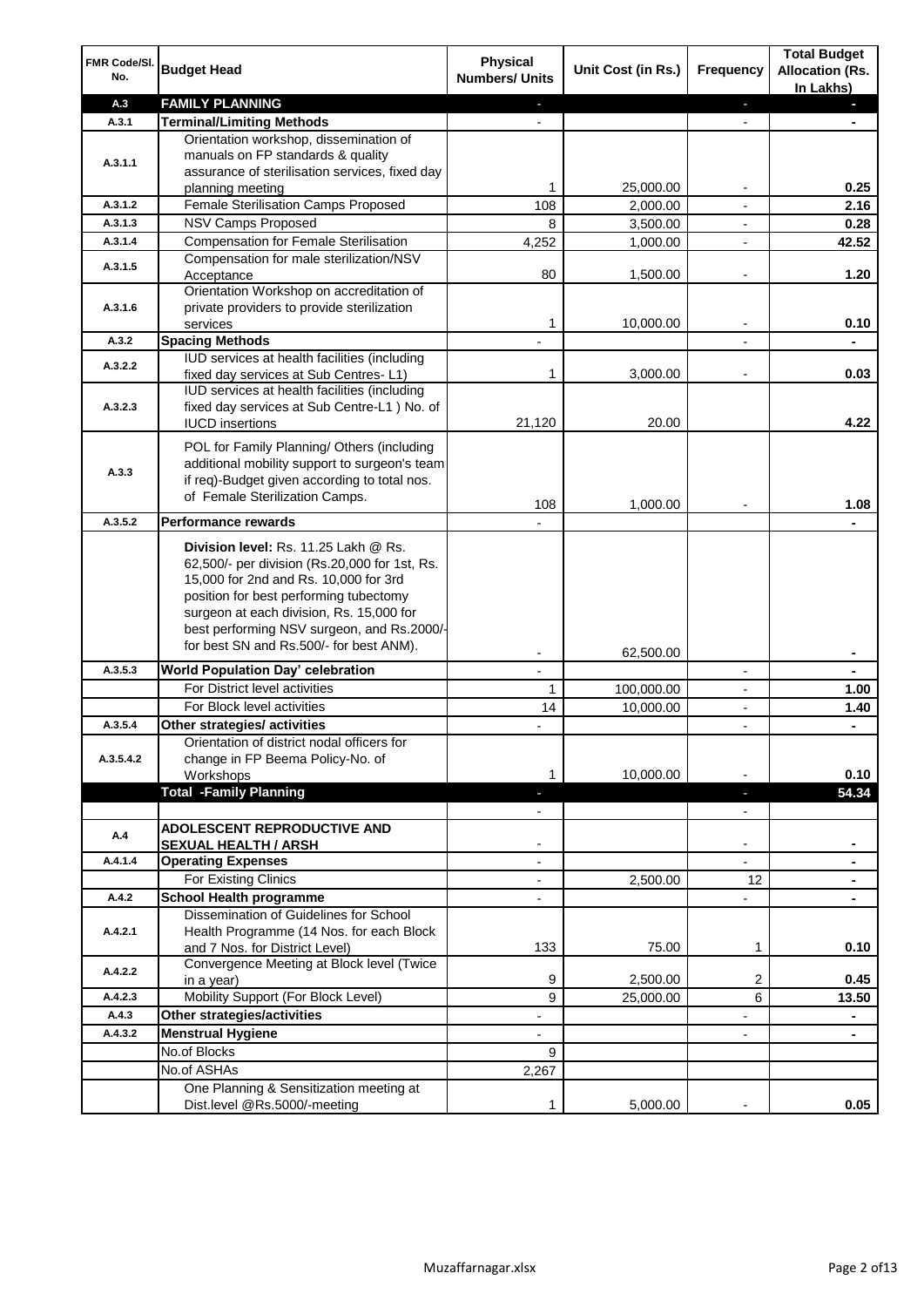| FMR Code/SI.<br>No. | <b>Budget Head</b>                                                     | Physical<br><b>Numbers/ Units</b> | Unit Cost (in Rs.) | Frequency                | <b>Total Budget</b><br><b>Allocation (Rs.</b> |
|---------------------|------------------------------------------------------------------------|-----------------------------------|--------------------|--------------------------|-----------------------------------------------|
|                     |                                                                        |                                   |                    |                          | In Lakhs)                                     |
|                     | One Review & Refresher meeting at<br>Dist.level @Rs.5000/-meeting      |                                   |                    |                          |                                               |
|                     | Reporting Register for District & Blocks                               | 1                                 | 5,000.00           |                          | 0.05                                          |
|                     | @Rs.30/-register                                                       | 10                                | 30.00              |                          | 0.003                                         |
|                     | Reporting Register for ASHA @Rs.30/-regist                             | 2,267                             | 30.00              |                          | 0.68                                          |
|                     | Storage Almirahs for District & Blocks                                 |                                   |                    |                          |                                               |
|                     | @Rs.5000/- Almirahs                                                    | 10                                | 5,000.00           | $\overline{\phantom{a}}$ | 0.50                                          |
|                     | 2 Flex banner with hanging rod per                                     |                                   |                    |                          |                                               |
|                     | block/Dist.@Rs.500/-banner<br><b>Sub-total ARSH</b>                    | 20                                | 500.00             | $\sim$                   | 0.10<br>15.43                                 |
|                     |                                                                        |                                   |                    |                          |                                               |
| A.5                 | <b>URBAN RCH (focus on Urban slums)</b>                                |                                   |                    |                          | н.                                            |
| A.5.2               | Human Resource for Urban Health                                        |                                   |                    |                          |                                               |
| A.5.2.1             | Doctors/Mos                                                            | $\overline{2}$                    | 36,000.00          | 6                        | 4.32                                          |
| A.5.2.4             | <b>ANM</b>                                                             | $\overline{c}$                    | 9,900.00           | 6                        | 1.19                                          |
| A.5.2.5             | <b>Staff Nurse</b>                                                     | 2                                 | 16,500.00          | 6                        | 1.98                                          |
| A.5.2.12            | Sweeper cum Choukidar                                                  | 2                                 | 4,950.00           | 6                        | 0.59                                          |
| A.5.3               | Operating expenses for UHP and UHC                                     |                                   |                    |                          | $\blacksquare$                                |
|                     | Rent @7000/Month/Centre                                                | 2                                 | 7,000.00           | 6                        | 0.84                                          |
|                     | Telephone Bills @ 1000/Month/Centre                                    | $\overline{c}$                    | 1,000.00           | 6                        | 0.12                                          |
|                     | Electricity Bills @ 1500/Month/Centre                                  | $\overline{c}$                    | 1,500.00           | 6                        | 0.18                                          |
|                     | Contingency @ 500/Month/Centre                                         | $\overline{2}$                    | 500.00             | 6                        | 0.06                                          |
|                     | <b>Total- Urban Health</b>                                             | ÷.                                |                    | ×                        | 9.28                                          |
|                     |                                                                        |                                   |                    |                          | $\blacksquare$                                |
| A.7                 | <b>PNDT Activities</b>                                                 | ٠                                 |                    | ×                        | ٠                                             |
| A.7.1               | <b>Support to PC-PNDT Cells</b><br><b>Divisional Level</b>             | $\blacksquare$                    |                    | $\blacksquare$           | ٠                                             |
|                     | Remuneration of Data Assistant (At Each                                | $\blacksquare$                    |                    |                          |                                               |
|                     | Division PC-PNDT Cell)                                                 |                                   | 17,000.00          | 12                       |                                               |
|                     | Contingency for the operation of cell @                                |                                   |                    |                          |                                               |
|                     | Rs.20000/-                                                             |                                   | 20,000.00          | 1                        |                                               |
|                     | One time office setup cost @ Rs.100000/-                               |                                   | 100,000.00         | 1                        |                                               |
|                     | <b>District Level</b>                                                  | $\overline{\phantom{a}}$          |                    |                          |                                               |
|                     | Remuneration of Data Entry Operator (At                                |                                   |                    |                          |                                               |
|                     | Each District PC-PNDT Cell)<br>Contingency for the operation of cell @ | 1                                 | 10,000.00          | 12                       | 1.20                                          |
|                     | Rs.20000/-                                                             | 1                                 | 20,000.00          | 1                        | 0.20                                          |
|                     | One time office setup cost @ Rs. 50000/-                               | $\mathbf{1}$                      | 50,000.00          | 1                        | 0.50                                          |
| A.7.2               | <b>Other PNDT activities</b>                                           |                                   |                    |                          |                                               |
|                     | Visit of division level inspection committees                          |                                   |                    |                          |                                               |
| A.7.2.3             | (TA/DA of Additional Director will be                                  |                                   |                    |                          |                                               |
|                     | incurred from this amount) @ Rs.30000 for<br>10 visit in a year        |                                   | 3,000.00           | 10                       |                                               |
|                     | Orientation of members of the district                                 |                                   |                    |                          |                                               |
| A.7.2.8             | advisory committees at Division Levels (No.                            |                                   |                    |                          |                                               |
|                     | of Workshops)                                                          | ۰                                 | 25,000.00          | 1                        |                                               |
| A.7.2.10            | District Level Sensitization (No. of                                   |                                   |                    |                          |                                               |
|                     | Workshops)<br><b>Total- PC-PNDT</b>                                    |                                   | 10,000.00          |                          | 0.10<br>2.00                                  |
|                     |                                                                        |                                   |                    |                          |                                               |
| A.8                 | <b>Human Resources</b>                                                 |                                   |                    |                          | ÷.                                            |
| A.8.1               | <b>Contractual Staff &amp; Services</b>                                |                                   |                    |                          |                                               |
| A.8.1.1.1.f         | Honoraria for ANMs at Sub Centres                                      | 52                                | 10,000.00          | 6                        | 31.20                                         |
| A.8.1.1.2.f         | Honoraria for Staff Nurses - SNCU                                      |                                   | 16,500.00          | 6                        |                                               |
| A.8.1.1.2.f         | Honoraria for Staff Nurses -NRC                                        |                                   | 16,500.00          | 6                        |                                               |
| A.8.1.2.1           | Honoraria for Laboratory Technicians                                   | 6                                 | 11,880.00          | 6                        | 4.28                                          |
| A.8.1.3.5.d         | Honoraria for Paediatricians- Child Health                             |                                   | 48,000.00          | 6                        |                                               |
| A.8.1.3.7           | Honoraria for Dental Doctors                                           | $\mathbf{1}$                      | 35,000.00          | 6                        | 2.10                                          |
| A.8.1.5.8           | Honoraria for M.O. (Training Coordinators for                          |                                   |                    |                          |                                               |
|                     | training NRCs/SNCUs)                                                   |                                   | 36,000.00          | 6                        |                                               |
| A.8.1.7.2           | Honoraria for X-Ray Technicians                                        | 3                                 | 11,800.00          | 6                        | 2.12                                          |
| A.8.1.7.4           | <b>School Health Teams (Exclusively for SH)</b>                        |                                   |                    |                          | $\blacksquare$                                |
| A.8.1.7.4.a         | <b>Honoraria for Medical Officers</b>                                  |                                   |                    |                          | ٠                                             |
|                     | No. of MBBS Doctors-Existing                                           | 2                                 | 36,000.00          | 6                        | 4.32                                          |
|                     | No. of MBBS Doctors-New                                                | $\overline{7}$                    | 36,000.00          | 2                        | 5.04                                          |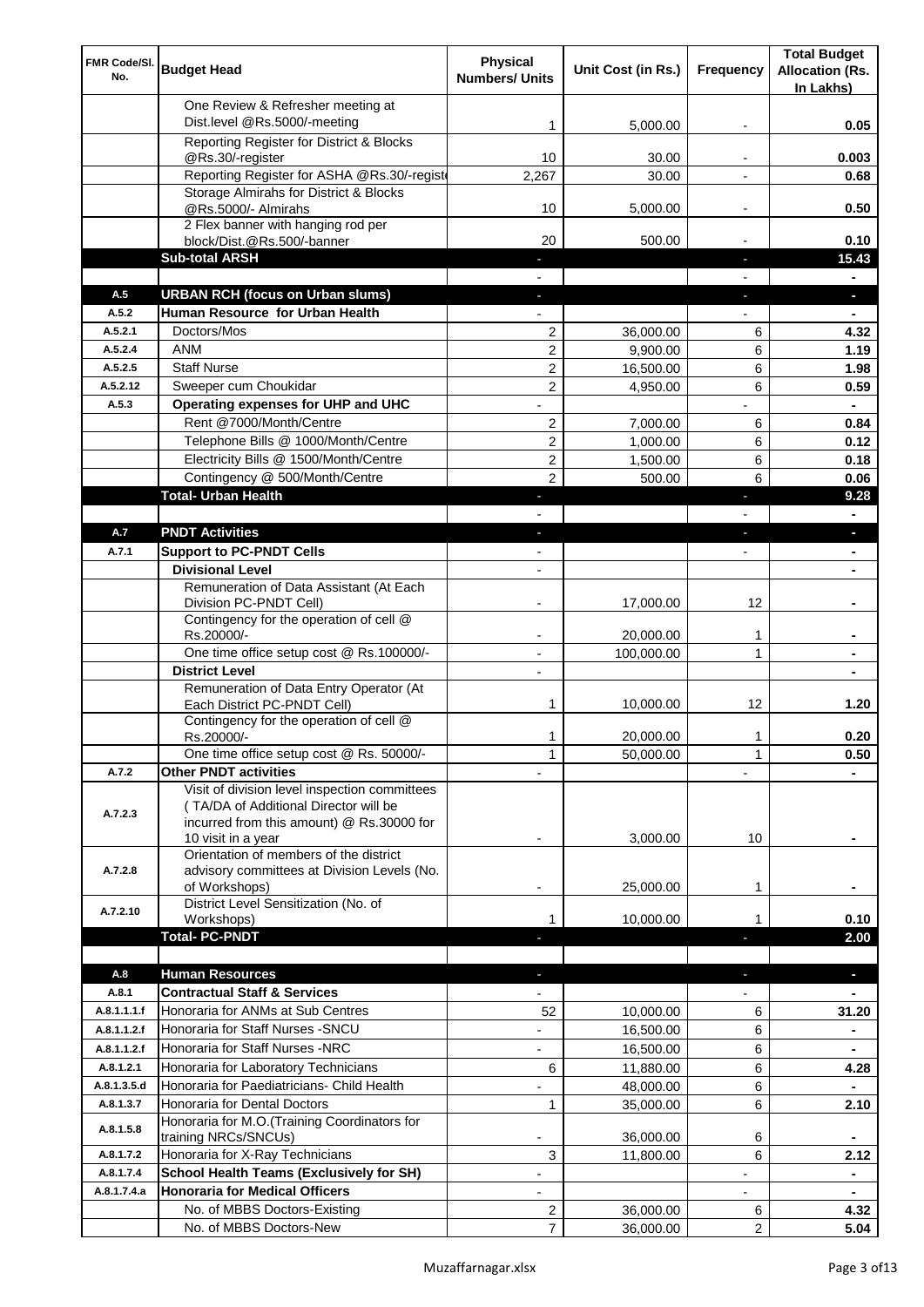| FMR Code/SI. |                                                                 | <b>Physical</b>          |                    |                          | <b>Total Budget</b>    |
|--------------|-----------------------------------------------------------------|--------------------------|--------------------|--------------------------|------------------------|
| No.          | <b>Budget Head</b>                                              | <b>Numbers/ Units</b>    | Unit Cost (in Rs.) | Frequency                | <b>Allocation (Rs.</b> |
|              |                                                                 |                          |                    |                          | In Lakhs)              |
|              | No. of BDS Doctors-Existing                                     | 6                        | 35,000.00          | 6                        | 12.60                  |
|              | No. of AYUSH Doctors-Existing                                   | 9                        | 24,000.00          | 6                        | 12.96                  |
|              | No. of AYUSH Doctors-New                                        | 9                        | 24,000.00          | 2                        | 4.32                   |
| A.8.1.7.4.b  | <b>Honoraria for Physiotherapists</b>                           | 9                        | 11,880.00          | 6                        | 6.42                   |
| A.8.1.7.4.c  | <b>Honoraria for Dental Hygienists</b>                          |                          | 11,880.00          | 6                        |                        |
| A.8.1.7.4.d  | <b>Honoraria for Ophthalmic Assistants</b>                      | 9                        | 11,880.00          | 6                        | 6.42                   |
| A.8.1.7.4.e  | Honoraria for Staff Nurses/GNMs-Existing                        | 10                       | 16,500.00          | 6                        | 9.90                   |
|              | Honoraria for Staff Nurses/GNMs-New                             |                          | 16,500.00          | $\overline{c}$           |                        |
| A.8.1.7.4.g  | Honoraria for ANMs-Existing                                     | 7                        | 10,000.00          | 6                        | 4.20                   |
|              | Honoraria for ANMs-New                                          | 1                        | 10,000.00          | 2                        | 0.20                   |
|              | Honoraria for FP Counsellors(@ Rs.9300/-                        |                          |                    |                          |                        |
| A.8.1.7.5.1  | (Rs.9000/-Honoraria and 300/-for                                | 1                        | 9,300.00           | 6                        | 0.56                   |
| A.8.1.7.5.2  | communication support)<br><b>Honoraria for ARSH Counsellors</b> |                          |                    | 6                        |                        |
| A.8.1.7.5.4  | <b>Honoraria for Nutritionist-NRC</b>                           |                          | 12,000.00          | 6                        |                        |
|              | Honoraria for Staff under Routine                               |                          | 15,000.00          |                          |                        |
|              | Immunization                                                    |                          |                    |                          |                        |
|              | Refrigerator Mechanics-District Level                           |                          | 16,500.00          | 6                        |                        |
|              | Cold Chain Handlers-District Level                              | 1                        | 9,900.00           | 6                        | 0.59                   |
| A.8.1.7.7    | Vaccine Store Keepers-Division Level                            |                          | 22,000.00          | 6                        |                        |
|              | Refrigerator Mechanics-Division Level                           | $\blacksquare$           | 16,500.00          | 6                        | ۰                      |
|              | Vaccine Van Drivers-Division Level                              |                          |                    |                          |                        |
|              | Cold Chain Handlers-Division Level                              | ÷,                       | 16,500.00          | 6                        | $\blacksquare$         |
|              |                                                                 | $\overline{\phantom{a}}$ | 9,900.00           | 6                        | ۰                      |
| A.8.1.9      | <b>Honoraria for Data Entry Operators</b>                       | 2                        | 8,800.00           | 6                        | 1.06                   |
| A.8.1.11.f   | <b>Honoraria for Caretakers-NRC</b>                             | $\blacksquare$           | 4,000.00           | 6                        | ٠                      |
| A.8.1.11.f   | <b>Honoraria for Cooks-NRC</b>                                  |                          | 5,000.00           | 6                        |                        |
|              | TOTAL - HUMAN RESOURCE                                          |                          |                    |                          | 108.28                 |
|              |                                                                 |                          |                    |                          |                        |
| A.9          | <b>TRAINING</b>                                                 | ٠                        |                    | ٠                        | $\blacksquare$         |
| A.9.3        | <b>Maternal Health Training</b>                                 |                          |                    |                          |                        |
| A.9.3.1      | <b>Skilled Attendance at Birth / SBA</b>                        | ٠                        |                    | ٠                        | ٠                      |
|              |                                                                 |                          |                    |                          |                        |
|              |                                                                 |                          |                    |                          |                        |
| A.9.3.1.1    | Setting up of SBA Training Centres                              | 1                        | 25,000.00          | $\overline{\phantom{a}}$ | 0.25                   |
|              | <b>Training of Staff Nurses in SBA</b>                          | $\overline{\phantom{a}}$ |                    | $\overline{\phantom{0}}$ |                        |
| A.9.3.1.4    | Total Batches to be conducted (4 Per                            |                          |                    |                          |                        |
|              | Batch) @ Rs.103300/ Batch                                       | 6                        | 103,300.00         |                          | 6.20                   |
| A.9.3.4      | <b>Safe Abortion Services Training</b>                          |                          |                    |                          |                        |
|              | Training of Medical Officers in safe                            |                          |                    |                          |                        |
| A.9.3.4.2    | abortion<br>Total Batches to be conducted @ Rs.52000            |                          |                    |                          |                        |
|              | /batch                                                          |                          | 52,000.00          |                          |                        |
| A.9.3.5      | RTI / STI Training                                              |                          |                    | $\overline{a}$           |                        |
|              | Training of Medical Officers in RTI/STI                         |                          |                    |                          |                        |
| A.9.3.5.3    | Total Batches to be conducted @ Rs.72600                        |                          |                    |                          |                        |
|              | /batch                                                          | 2                        | 72,600.00          |                          | 1.45                   |
|              | Sub Total - Maternal Health Training                            |                          |                    |                          | 7.90                   |
|              |                                                                 |                          |                    |                          |                        |
| A.9.5        | <b>Child Health Training</b>                                    |                          |                    |                          |                        |
| A.9.5.2.2    | <b>F-IMNCI Training for Medical Officers</b>                    |                          |                    |                          |                        |
|              | <b>Total Training Load</b>                                      |                          |                    |                          |                        |
|              | <b>Batch Size/Participants</b>                                  | 16                       |                    |                          |                        |
|              | No. of Batches                                                  |                          | 212,900.00         | $\overline{a}$           |                        |
|              | Total Batches to be observed(25% of                             |                          |                    |                          |                        |
|              | organized batches)                                              | $\overline{\phantom{a}}$ | 7,500.00           |                          |                        |
| A.9.5.2.3    | <b>F-IMNCI Training for Staff Nurses</b>                        | $\overline{\phantom{a}}$ |                    | $\overline{\phantom{a}}$ | ۰                      |
|              | <b>Total Training Load</b>                                      | $\overline{\phantom{a}}$ |                    |                          |                        |
|              | <b>Batch Size/Participants</b>                                  |                          |                    |                          |                        |
|              | No. of Batches                                                  | $\overline{\phantom{a}}$ | 206,900.00         | $\overline{\phantom{a}}$ | ۰                      |
|              | Total Batches to be observed(25% of                             |                          |                    |                          |                        |
|              | organized batches)                                              |                          | 7,500.00           |                          |                        |
| A.9.5.5.2.a  | IMNCI Plus(CCSP)-10 Days TOT for                                |                          |                    |                          |                        |
|              | <b>Physicians</b>                                               |                          |                    |                          |                        |
|              | <b>Total Training Load</b>                                      |                          |                    |                          |                        |
|              | <b>Batch Size/Participants</b><br>No. of Batches                | 24                       | 576,300.00         |                          |                        |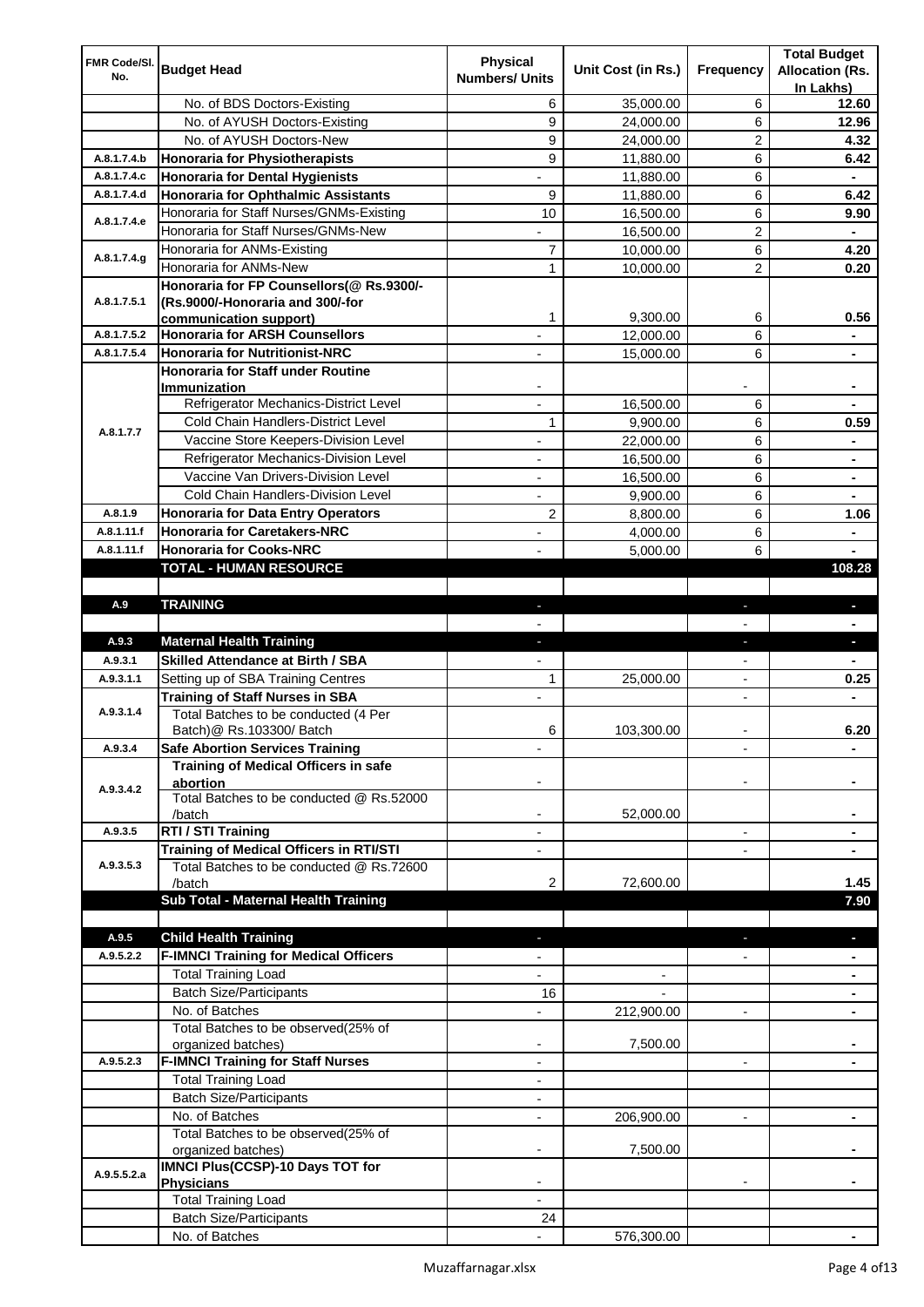| <b>FMR Code/SI.</b><br>No. | <b>Budget Head</b>                                                          | Physical<br><b>Numbers/ Units</b> | Unit Cost (in Rs.) | Frequency                | <b>Total Budget</b><br><b>Allocation (Rs.</b><br>In Lakhs) |
|----------------------------|-----------------------------------------------------------------------------|-----------------------------------|--------------------|--------------------------|------------------------------------------------------------|
|                            | Total Batches to be observed(25% of<br>organized batches)                   |                                   | 11,000.00          |                          |                                                            |
|                            | Sub Total- Child Health Training                                            |                                   |                    |                          |                                                            |
|                            |                                                                             |                                   |                    |                          |                                                            |
| A.9.7                      | Adolescent Reproductive and Sexual Health/<br><b>ARSH Training</b>          |                                   |                    |                          |                                                            |
|                            | <b>ARSH training for ANMs/LHVs</b>                                          |                                   |                    |                          |                                                            |
| A.9.7.4                    | Total Batches to be conducted@ Rs.71000/<br>Batch                           | 3                                 | 71,000.00          |                          | 2.13                                                       |
|                            | <b>Sub Total- ARSH Training</b>                                             |                                   |                    |                          | 2.13                                                       |
| A.9.8.4.2                  | <b>Clinical Establishment Act</b>                                           | 1                                 | 798,000.00         |                          | 7.98                                                       |
|                            |                                                                             |                                   |                    |                          |                                                            |
|                            | <b>TOTAL - Training</b>                                                     |                                   |                    |                          | 18.01                                                      |
|                            |                                                                             |                                   |                    |                          |                                                            |
| A.10                       | <b>PROGRAMME MANAGEMENT</b>                                                 |                                   |                    |                          |                                                            |
| A.10.2                     | <b>District Programme Management Support</b><br>Unit                        |                                   |                    |                          |                                                            |
|                            | <b>Contractual Staffs for DPMSU</b>                                         |                                   |                    |                          | ٠                                                          |
| A.10.2.1                   | Honoraria for District Programme Manager                                    | 1                                 | 32,700.00          | 6                        | 1.96                                                       |
| A.10.2.2                   | Honoraria for District Accounts Manager                                     | 1                                 | 26,650.00          | 6                        | 1.60                                                       |
| A.10.2.3                   | Honoraria for District Data Manager(District<br>Data cum Account Assistant) | 1                                 | 18,150.00          | 6                        | 1.09                                                       |
| A.10.2.7                   | Honoraria for Office Assistant                                              | 1                                 | 7,000.00           | 6                        | 0.42                                                       |
| A.10.2.8.1                 | Operational Expenses for DPMU unit                                          | 1                                 | 75,000.00          | 6                        | 4.50                                                       |
| A.10.2.8.2                 | Honoraria for District Community Process<br>Manager                         | 1                                 | 26,650.00          | 6                        | 1.60                                                       |
|                            | <b>Sub Total - DPMU</b>                                                     |                                   |                    |                          | 11.17                                                      |
|                            |                                                                             |                                   |                    |                          |                                                            |
| A.10.3                     | <b>Block Programme Management Unit (BPMU)</b>                               |                                   |                    | $\overline{\phantom{a}}$ | ۰                                                          |
| A.10.3.1                   | Honoraria for Block Programme Managers                                      | 9                                 | 20,000.00          | 6                        | 10.80                                                      |
| A.10.3.2                   | Honoraria for Block Accounts Managers                                       | 9                                 | 10,000.00          | 6                        | 5.40                                                       |
|                            | <b>Sub Total - DPMU</b>                                                     |                                   |                    | r                        | 16.20                                                      |
| A.10.6                     | <b>Concurrent Audit System</b>                                              |                                   |                    |                          | ۰                                                          |
|                            | Budget For Block Units(Rs.1500 per<br>Block/Quarter)                        | 9                                 | 1,500.00           |                          | 0.54                                                       |
|                            | Budget For District (District HO Rs.                                        |                                   |                    |                          |                                                            |
|                            | 4500/Month)<br><b>Sub Total - Concurrent Audit</b>                          | 1                                 | 4,500.00           | 12                       | 0.54                                                       |
|                            |                                                                             |                                   |                    |                          | 1.08                                                       |
| A.10.7                     | <b>Mobility Support, Field Visits</b>                                       |                                   |                    | $\overline{\phantom{a}}$ | $\blacksquare$                                             |
| A.10.7.2                   | Mobility Support-DPMU/District (2 Vehicles<br>per District per month)       | 2                                 | 25,000.00          | 12                       | 6.00                                                       |
| A.10.7.3                   | Mobility Support-BPMU/Block (1 Vehicle per                                  |                                   |                    |                          |                                                            |
|                            | District per Month)<br>Mobility Support for Div.PMU Division & AD           | 9                                 | 25,000.00          | 12                       | 27.00                                                      |
| A.10.7.4.1                 | Offices( 1 vehicle per Division)                                            |                                   | 25,000.00          | 12                       |                                                            |
|                            | Sub Total - Mobility Support, Field Visits                                  |                                   |                    |                          | 33.00                                                      |
|                            |                                                                             |                                   |                    |                          |                                                            |
|                            | <b>TOTAL - Programme Management</b>                                         |                                   |                    | ı                        | 61.45                                                      |
|                            | <b>GRAND TOTAL- RCH FLEXIPOOL</b>                                           | $\blacksquare$                    |                    | ٠                        | 1,040.28                                                   |
|                            |                                                                             | $\blacksquare$                    |                    | $\overline{\phantom{a}}$ |                                                            |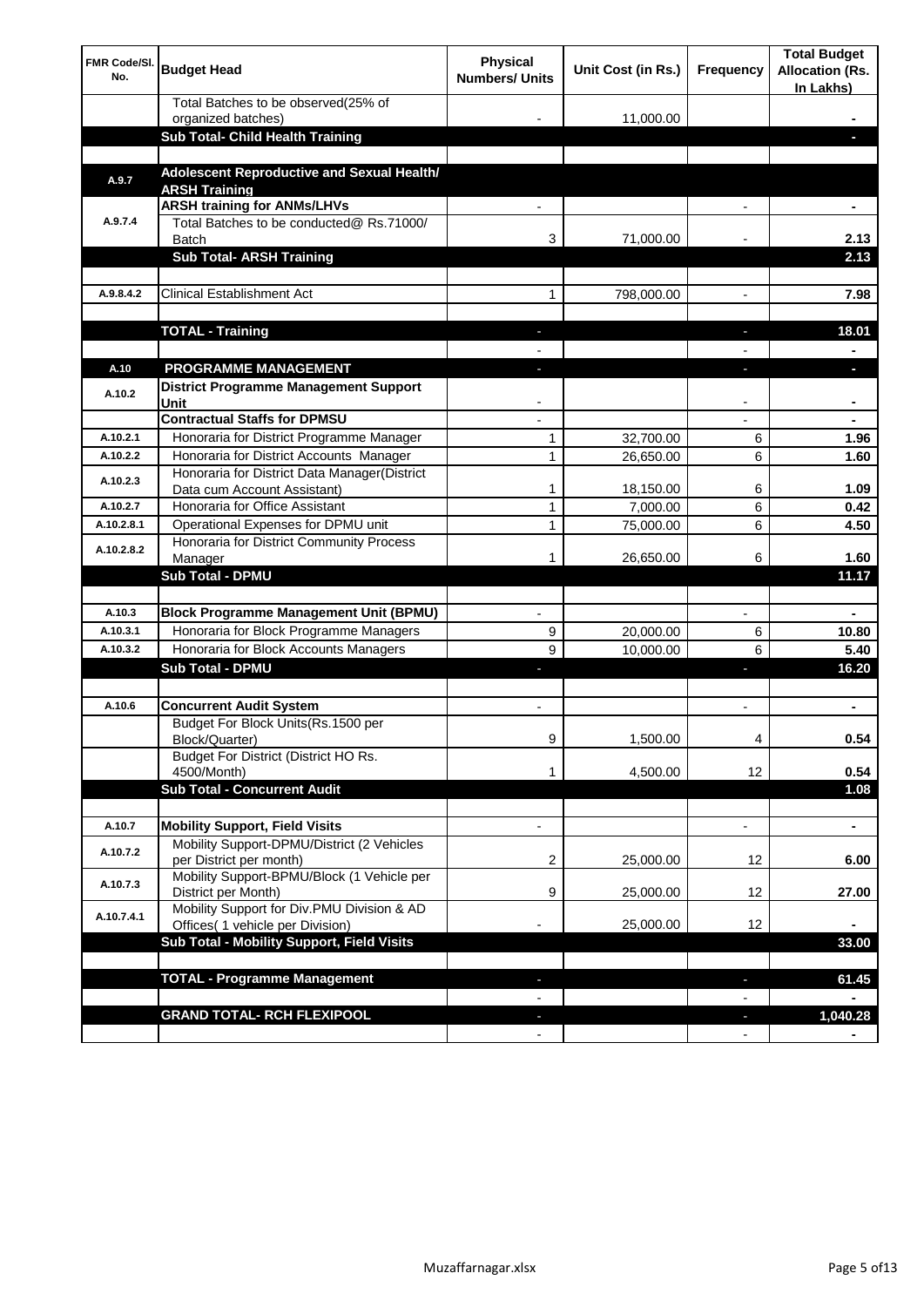| FMR Code/SI.<br>No.           | <b>Budget Head</b>                                                                                                          | <b>Physical</b><br><b>Numbers/ Units</b> | Unit Cost (in Rs.) | Frequency                | <b>Total Budget</b><br><b>Allocation (Rs.</b><br>In Lakhs) |
|-------------------------------|-----------------------------------------------------------------------------------------------------------------------------|------------------------------------------|--------------------|--------------------------|------------------------------------------------------------|
| в                             | <b>MISSION FLEXIPOOL</b>                                                                                                    |                                          |                    | J,                       |                                                            |
| <b>B1</b>                     | <b>ASHA</b>                                                                                                                 |                                          |                    |                          |                                                            |
| B1.1.1.4.2                    | ASHA State Trainers - TOT (Module VI&VII)-                                                                                  |                                          |                    |                          |                                                            |
| B1.1.3.3                      | National Level-Cost of TA/DA<br><b>Incentive for FP</b>                                                                     |                                          | 15,000.00          |                          |                                                            |
|                               | Incentive for ASHA @ Rs. 1000 if a couple                                                                                   |                                          |                    |                          |                                                            |
| B1.1.3.3.1                    | adopts permanent methods after 02<br>children(Assumed that 15.56 % clients<br>adopts permanent methods after 02             |                                          |                    |                          |                                                            |
|                               | children).                                                                                                                  | 674                                      | 1,000.00           |                          | 6.74                                                       |
| B1.1.3.5                      | <b>Other incentive</b>                                                                                                      |                                          |                    | $\blacksquare$           |                                                            |
| B1.1.3.5.1                    | On taking Complicated On pregnancy cases<br>or New born cases to the health facility<br>@Rs.150/- case (up to 3 cases/year) | 2,267                                    | 150.00             | 3                        | 10.20                                                      |
| B1.1.3.5.3                    | Birth & Death Registration (For 30 birth & 9<br>deaths/ASHA) - Amount Approved 90% Only                                     | 2,267                                    | 180.00             |                          | 3.67                                                       |
|                               | TA/DA for attending Monthly Meetings                                                                                        |                                          |                    |                          |                                                            |
| B1.1.3.5.5                    | @Rs.100/Meeting - Amount Approved 90%<br>Only                                                                               | 2,267                                    | 100.00             | 12                       | 24.48                                                      |
|                               | Maternal Death Audit Information                                                                                            |                                          |                    |                          |                                                            |
| B1.1.3.5.6                    | (@Rs.200/Case)-Amount Approved 50%                                                                                          |                                          |                    |                          |                                                            |
|                               | Only<br>Incentives to ASHA Sangini(@Rs.150 for                                                                              | 224                                      | 200.00             |                          | 0.22                                                       |
| B1.1.3.5.12                   | one field visit and 20 visits per month)                                                                                    |                                          | 3,000.00           | 10                       | ä,                                                         |
| B1.1.3.6                      | <b>Other Activities</b>                                                                                                     | $\overline{\phantom{a}}$                 |                    | $\overline{a}$           | $\blacksquare$                                             |
| B1.1.3.6.1                    | ASHA Divas/Annual ASHA Samellan-                                                                                            |                                          |                    |                          |                                                            |
|                               | (Amount Approved 70% Only)                                                                                                  | 2,267                                    | 250.00             |                          | 3.97                                                       |
|                               | <b>ASHA Payment Voucher</b>                                                                                                 | 2,267                                    | 25.00              |                          | 0.57                                                       |
| B1.1.3.6.3                    | <b>ASHA Master Payment Register</b><br><b>ASHA Sangini Format</b>                                                           | 9<br>83                                  | 150.00<br>50.00    |                          | 0.01<br>0.04                                               |
| B1.1.4                        | Awards to ASHA's/Link workers                                                                                               | 9                                        | 5,000.00           | $\overline{a}$           | 0.45                                                       |
|                               | <b>ASHA Resource Centre/ASHA Mentoring</b>                                                                                  |                                          |                    |                          |                                                            |
| B1.1.5                        | Group<br>Mobility Costs ASHA Mentoring Group for                                                                            | $\overline{\phantom{a}}$                 |                    | $\overline{\phantom{a}}$ | ٠                                                          |
| B1.1.5.4                      | district*4 meetings@Rs.2500/meeting                                                                                         | 4                                        | 2,500.00           |                          | 0.10                                                       |
|                               | <b>Sub Total - ASHA</b>                                                                                                     |                                          |                    |                          | 50.46                                                      |
|                               |                                                                                                                             |                                          |                    |                          |                                                            |
| <b>B2</b><br>B <sub>2.1</sub> | <b>Untied Funds</b><br>No. of CHCs/SDH and Amount Approved 71%<br>Only                                                      | ı.<br>10                                 | 50,000.00          | r<br>1                   | 3.55                                                       |
| <b>B2.2</b>                   | No. of PHCs and Amount Approved 93% Only                                                                                    |                                          |                    |                          |                                                            |
|                               | No. of Sub Centres and Amount Approved                                                                                      | 38                                       | 25,000.00          | 1                        | 8.84                                                       |
| <b>B2.3</b>                   | 46% Only                                                                                                                    | 286                                      | 10,000.00          | 1                        | 13.16                                                      |
| <b>B2.4</b>                   | No. of VHNSCs and Amount Approved 36%                                                                                       |                                          |                    |                          |                                                            |
|                               | Only<br><b>Sub Total - Untied Funds</b>                                                                                     | 457                                      | 10,000.00          | 1                        | 16.45<br>41.99                                             |
|                               |                                                                                                                             |                                          |                    |                          |                                                            |
| <b>B.3</b>                    | <b>Annual Maintenance Grants</b>                                                                                            | J,                                       |                    | T                        | $\overline{\phantom{a}}$                                   |
| <b>B3.1</b>                   | No. of CHCs and Amount Approved 70% Only                                                                                    | 10                                       | 100,000.00         | 1                        | 7.00                                                       |
| <b>B3.2</b>                   | No. of PHCs and Amount Approved 69% Only                                                                                    | 33                                       | 50,000.00          | 1                        | 11.39                                                      |
| <b>B3.3</b>                   | No. of Sub Centres and Amount Approved<br>49% Only                                                                          | 227                                      | 10,000.00          | 1                        | 11.12                                                      |
|                               | <b>Sub Total - AMG</b>                                                                                                      |                                          |                    | п                        | 29.51                                                      |
|                               |                                                                                                                             |                                          |                    |                          |                                                            |
| <b>B.6</b>                    | <b>Corpus Grants to HMS/RKS</b>                                                                                             | J,                                       |                    | ı                        | $\overline{\phantom{a}}$                                   |
| B6.1                          | District Hospitals (DH+DWH)                                                                                                 | 2                                        |                    | $\overline{\phantom{0}}$ |                                                            |
|                               | Amount Approved for District Hospitals                                                                                      |                                          |                    |                          | 5.48                                                       |
| B6.2                          | No. of CHCs and Amount Approved 90% Only                                                                                    | 10                                       | 100,000.00         | 1                        | 9.00                                                       |
| B6.3                          | No. of PHCs and Amount Approved 90% Only                                                                                    | 38                                       | 50,000.00          | 1                        | 17.10                                                      |
|                               | <b>Sub Total - HMS/RKS</b>                                                                                                  |                                          |                    |                          | 31.58                                                      |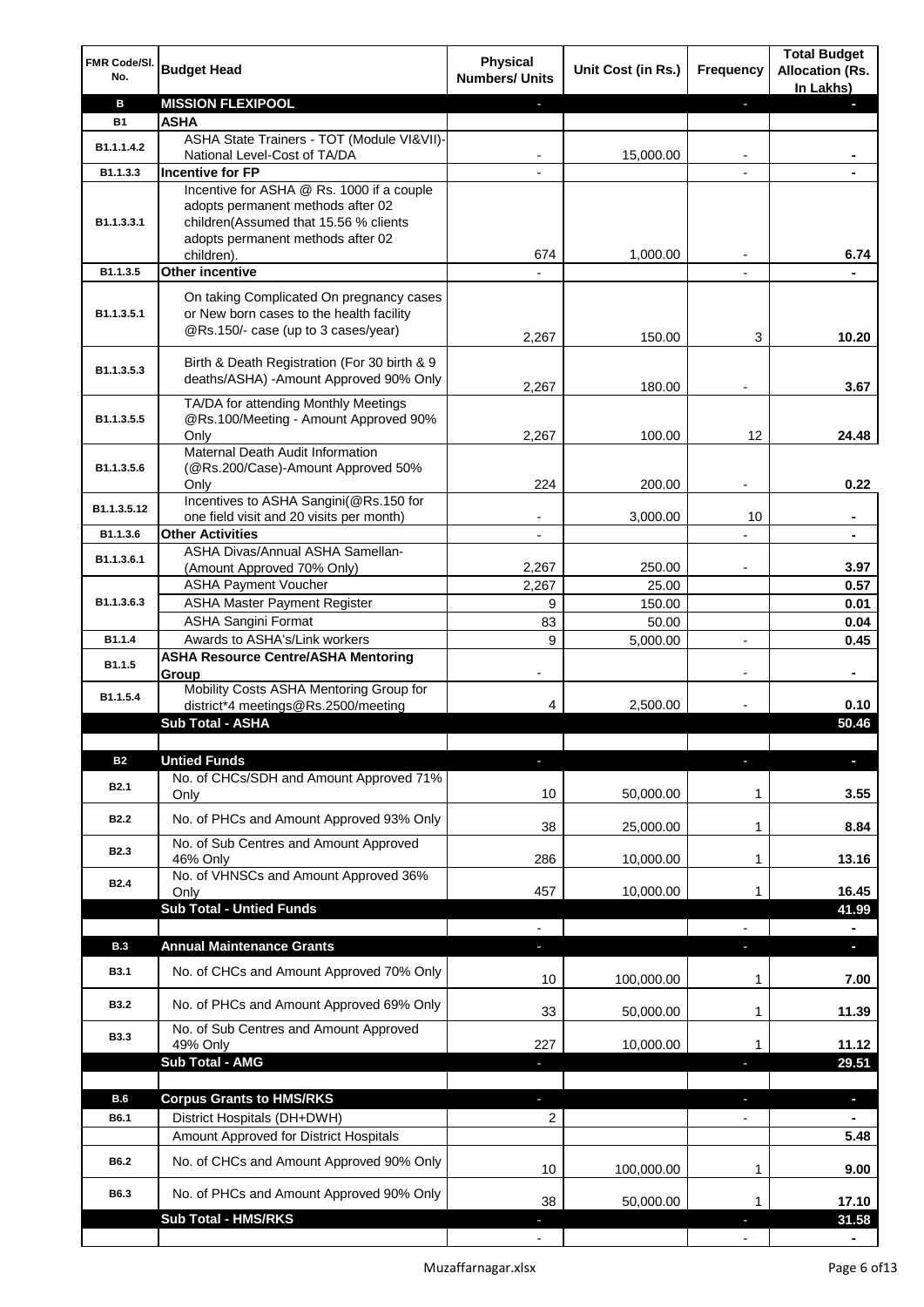| FMR Code/SI.<br>No. | <b>Budget Head</b>                                                                                   | Physical<br><b>Numbers/ Units</b>                    | Unit Cost (in Rs.) | <b>Frequency</b>              | <b>Total Budget</b><br><b>Allocation (Rs.</b><br>In Lakhs) |
|---------------------|------------------------------------------------------------------------------------------------------|------------------------------------------------------|--------------------|-------------------------------|------------------------------------------------------------|
| <b>B9</b>           | <b>Mainstreaming of AYUSH</b>                                                                        | ٠                                                    |                    | ٠                             |                                                            |
| B.9.1               | <b>Medical Officers (Only AYUSH)</b>                                                                 | $\overline{\phantom{a}}$                             |                    | $\overline{\phantom{a}}$      |                                                            |
| B.9.1.1             | <b>Contractual Medical Officers</b>                                                                  | 32                                                   | 24,000.00          | 6                             | 46.08                                                      |
| B.9.2               | <b>AYUSH Pharmacists</b>                                                                             | 14                                                   | 9,000.00           | 6                             | 7.56                                                       |
|                     | <b>Sub Total (AYUSH)</b>                                                                             | ٠                                                    |                    | п                             | 53.64                                                      |
|                     |                                                                                                      |                                                      |                    |                               |                                                            |
| <b>B10</b>          | <b>IEC-BCC Activities</b><br>Implementation of BCC/IEC Activities at                                 | $\blacksquare$                                       |                    | T                             | D.                                                         |
| <b>B.10.2</b>       | district level                                                                                       |                                                      |                    |                               | 5.00                                                       |
| B.10.5.2            | Printing of WIFS Cards, Referral Slips, etc                                                          | $\overline{\phantom{a}}$                             |                    | -                             | ٠                                                          |
|                     | WIFS Cards for School Children(No. of Cards)                                                         |                                                      | 4.00               |                               |                                                            |
|                     | Sub Total (IEC/BCC)                                                                                  |                                                      |                    |                               | 5.00                                                       |
|                     |                                                                                                      |                                                      |                    |                               |                                                            |
| <b>B15</b>          | <b>Planning, Implementation and Monitoring</b>                                                       |                                                      |                    |                               |                                                            |
| B15.2               | <b>Quality Assurance</b>                                                                             |                                                      |                    |                               |                                                            |
| B15.2.2             | <b>Quality Assurance Committees</b>                                                                  |                                                      |                    |                               |                                                            |
|                     | <b>Division Level</b>                                                                                |                                                      |                    |                               |                                                            |
|                     | One time establishment @ Rs. 1.00 Lakh/<br>Division (Amount Approved 50% Only)                       | $\blacksquare$                                       | 100,000.00         | 1                             |                                                            |
|                     | Operational Expenses @Rs. 5000/month/                                                                |                                                      |                    |                               |                                                            |
|                     | division (Amount Approved 50% Only)                                                                  |                                                      | 5,000.00           | 12                            |                                                            |
|                     | <b>District Level</b>                                                                                |                                                      |                    |                               |                                                            |
|                     | One time establishment @ Rs. 1.00 Lakh/<br>District (Amount Approved 50% Only)                       | 1                                                    | 100,000.00         | 1                             | 0.50                                                       |
|                     | Operational Expenses @Rs. 5000/ Month/<br>District (Amount Approved 50% Only)                        |                                                      |                    |                               |                                                            |
| B15.2.4             |                                                                                                      | 1                                                    | 5,000.00           | 12                            | 0.30                                                       |
| B15.2.4.2           | <b>Review meetings</b><br><b>Division Level</b>                                                      | $\overline{\phantom{a}}$<br>$\overline{\phantom{a}}$ |                    | -<br>$\overline{\phantom{a}}$ | $\blacksquare$<br>$\blacksquare$                           |
|                     | Review meetings @ Rs 10000/- per meeting<br>for 4 meeting per division (Amount Approved              |                                                      |                    |                               |                                                            |
|                     | 50% Only)                                                                                            |                                                      | 10,000.00          | 4                             |                                                            |
|                     | <b>District Level</b>                                                                                |                                                      |                    |                               |                                                            |
|                     | Review meetings @ Rs 10000/- per meeting<br>for 4 meeting per District (Amount Approved<br>50% Only) | 1                                                    | 10,000.00          | 4                             | 0.20                                                       |
| B15.2.5             | <b>Other Block Level Activities</b>                                                                  |                                                      |                    |                               |                                                            |
| B15.2.5.1           | Block QA visioning meeting (Orienting<br><b>Block Officials on Facility Solutions Levels-</b>        |                                                      |                    |                               |                                                            |
|                     | Amount Approved 50% Only)                                                                            | 1                                                    | 35,000.00          | 1                             | 0.18                                                       |
| B15.2.5.2           | Quality Management System (QMS) training<br>workshop - (Amount Approved 50% Only)                    | 1                                                    | 100,000.00         | 1                             | 0.50                                                       |
|                     | <b>Sub Total - Quality Assurance</b>                                                                 | T                                                    |                    | T                             | 1.68                                                       |
|                     |                                                                                                      |                                                      |                    |                               |                                                            |
| B15.3               | <b>Monitoring and Evaluation</b>                                                                     |                                                      |                    |                               | $\blacksquare$                                             |
| B15.3.1.6.3         | Honoraria of Data Entry Operators for MCTS                                                           | 9                                                    | 11,000.00          | 6                             | 5.94                                                       |
| B15.3.2             | <b>Computerization HMIS and E-governance</b>                                                         |                                                      |                    |                               |                                                            |
|                     | HMIS Operational Cost (excluding HR & Trainings)-                                                    |                                                      |                    |                               |                                                            |
|                     | Expenses for Internet @1500/month/<br>computer for 951 Nos                                           | 11                                                   | 1,500.00           | 12                            | 1.98                                                       |
|                     | Expenses for Internet Rs.750/pm/block<br>computer(new) for 820 Nos.                                  | 9                                                    | 750.00             | 12                            | 0.81                                                       |
| B15.3.2.1.a         | Expenses for Internet Data Card<br>@Rs.750/pm/Computer (new) for 75 Nos.                             | 1                                                    | 750.00             | 12                            | 0.09                                                       |
|                     | Expenses for Internet Data Card<br>@Rs.750/pm/Computer (new) for 18 Nos.                             |                                                      | 750.00             | 12                            |                                                            |
| B15.3.2.1.d         | Other Office and admin expenses                                                                      |                                                      |                    |                               |                                                            |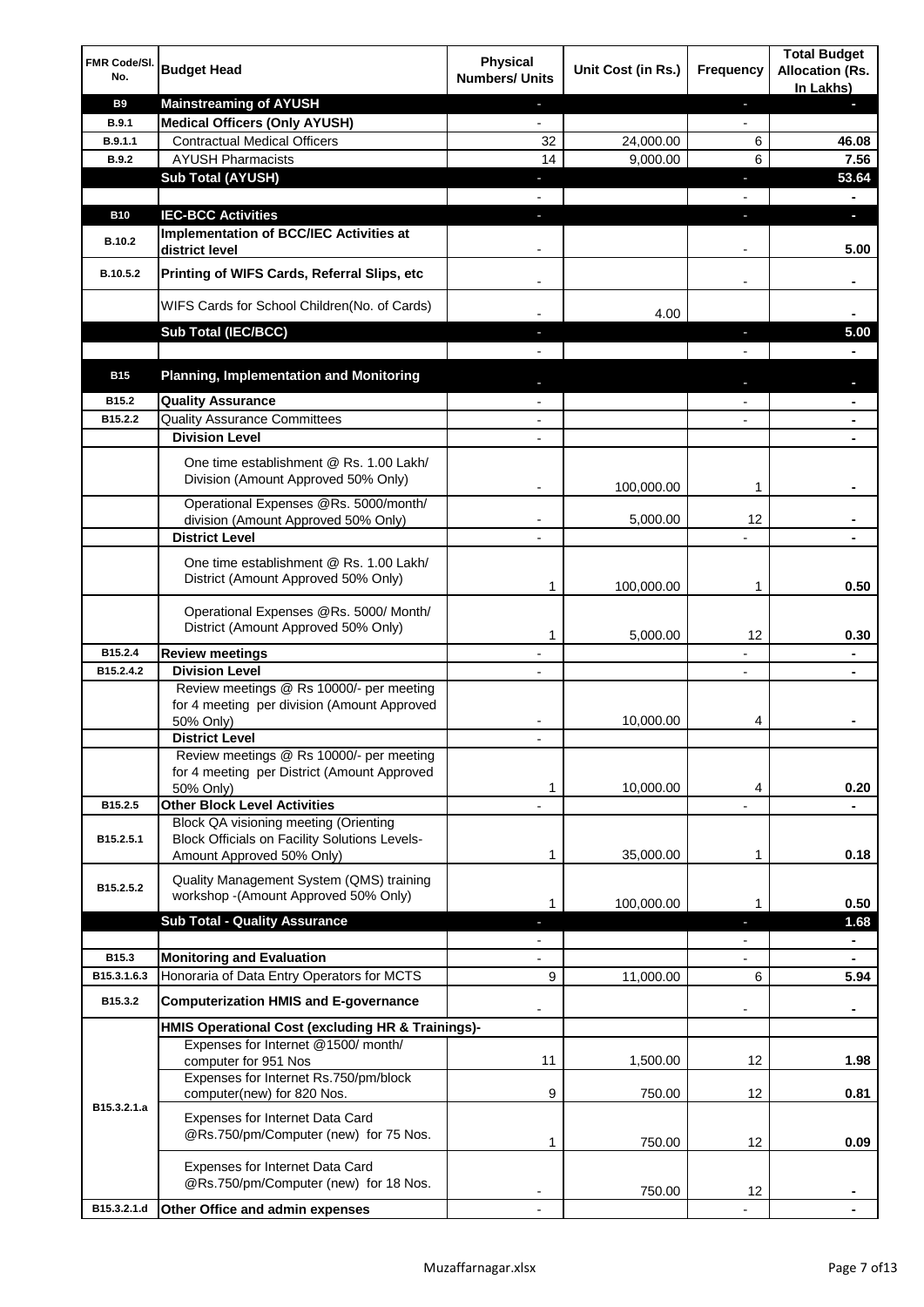| FMR Code/SI.<br>No.   | <b>Budget Head</b>                                                             | <b>Physical</b><br><b>Numbers/ Units</b> | Unit Cost (in Rs.) | <b>Frequency</b>         | <b>Total Budget</b><br><b>Allocation (Rs.</b> |
|-----------------------|--------------------------------------------------------------------------------|------------------------------------------|--------------------|--------------------------|-----------------------------------------------|
|                       | Maintenance of Computers/AMC/etc -HMIS                                         |                                          |                    |                          | In Lakhs)                                     |
| B15.3.2.1.d.2         | (Block -PHC/CHC, CH, CMF (M/F) Old                                             |                                          |                    |                          |                                               |
|                       | @Rs. 4000/unit for 951 no.                                                     | 11                                       | 4,000.00           | 1                        | 0.44                                          |
|                       | Purchase of computer consumables/Admin                                         |                                          |                    |                          |                                               |
| B15.3.2.1.d.3         | Expenses @ Rs.1000.00 for 951 no.-Six<br>Months                                | 11                                       | 1,000.00           | 6                        | 0.66                                          |
|                       | MCTS Operational Cost (excluding HR &                                          |                                          |                    |                          |                                               |
| B15.3.2.2.a           | Trainings)                                                                     |                                          |                    |                          |                                               |
|                       | Procurement of                                                                 |                                          |                    |                          |                                               |
| B15.3.2.2.b           | computers/Printers/Cartridges, etc. -                                          |                                          |                    |                          |                                               |
|                       | @50,000.00/Computer Systems for 820 No.                                        | 9                                        | 50,000.00          | 1                        | 4.50                                          |
| B15.3.2.2.d           | Other Office and admin expenses                                                |                                          |                    |                          |                                               |
|                       | @12,000.00 per year -820 No.(New)                                              | 9                                        | 12,000.00          | 1                        | 1.08                                          |
| B15.3.3               | Other M & E Activities                                                         |                                          |                    |                          |                                               |
| B15.3.3.5             | Review Meetings for MCTS @ Rs<br>4,000/meeting for 12 meetings                 | 1                                        | 4,000.00           | 12                       | 0.48                                          |
|                       | Sub Total - Monitoring and Evaluation                                          |                                          |                    |                          | 15.98                                         |
|                       |                                                                                |                                          |                    |                          | $\blacksquare$                                |
| <b>B.16</b>           | <b>PROCUREMENT</b>                                                             |                                          |                    |                          | ×.                                            |
| B <sub>16.1.1</sub>   | <b>Procurement of Equipments: MH</b>                                           |                                          |                    |                          | ٠                                             |
| B <sub>16.1.1.2</sub> | MVA/EVA Kits for Safe Abortion services                                        | 10                                       | 2,500.00           |                          | 0.25                                          |
| B16.1.6               | <b>Equipments for ARSH/ School Health</b>                                      |                                          |                    |                          | $\blacksquare$                                |
| B16.1.6.1             | Equipments for ARSH Clinics (New)                                              |                                          | 15,000.00          | 1                        | $\blacksquare$                                |
|                       | <b>Sub Total (Procurement of Equipments)</b>                                   |                                          |                    |                          | 0.25                                          |
|                       |                                                                                |                                          |                    |                          |                                               |
| B.16.2.1              | Drugs & supplies for MH                                                        | $\blacksquare$                           |                    | $\blacksquare$           | $\blacksquare$                                |
| B.16.2.1.2            | Drugs for Safe Abortion (No. of MMA                                            | 664                                      | 200.00             |                          | 1.33                                          |
| B.16.2.4              | estimated in year 2013-14)<br><b>Supplies for IMEP</b>                         |                                          |                    |                          |                                               |
|                       | Bio-Medical Waste Management-District                                          |                                          |                    |                          |                                               |
| B.16.2.4.1            | level                                                                          | $\overline{\phantom{0}}$                 |                    | $\blacksquare$           | 13.20                                         |
| B.16.2.4.2            | Bio-Medical Waste Management-CHC level                                         |                                          |                    | $\blacksquare$           | 11.01                                         |
| B.16.2.4.3            | Cleaning/Washing, House keeping and                                            |                                          |                    |                          |                                               |
|                       | Laundry Management - District Level                                            |                                          |                    | $\blacksquare$           | 26.63                                         |
| B.16.2.4.4            | Cleaning/Washing, House keeping and<br>Laundry Management - CHC/PHC Level      |                                          |                    |                          | 12.24                                         |
|                       | <b>ASHA Drug Kits</b>                                                          |                                          |                    |                          |                                               |
| B.16.2.5.2            | Drug Kit replenishment for ASHAs @ Rs.                                         |                                          |                    |                          |                                               |
|                       | 300/ASHA                                                                       | 1,579                                    | 300.00             |                          | 4.74                                          |
| B.16.2.6              | Drugs & supplies for WIFS<br>For Govt. & Govt. aided Schools (Classes VI       |                                          |                    | $\overline{\phantom{a}}$ |                                               |
|                       | to XII)                                                                        |                                          |                    |                          |                                               |
|                       | <b>Total Beneficiaries</b>                                                     | 40,588                                   |                    |                          |                                               |
| B.16.2.6.1            | IFA Tables Required at District (                                              |                                          |                    |                          |                                               |
|                       | Beneficiary* 52 Tabs)<br>Albendazole Tablets Required at District              | 2,110,570                                | 0.12               | $\overline{\phantom{a}}$ | 2.53                                          |
| B.16.2.6.2            | (Beneficiary *2 Tabs)                                                          | 81,176                                   | 1.00               |                          | 0.81                                          |
| B.16.2.7              | Drugs & Supplies under SHP                                                     |                                          |                    |                          |                                               |
|                       | <b>For Aganwadi Centres</b>                                                    |                                          |                    |                          |                                               |
|                       | Expected No. of Children at AWCs                                               | 63,525                                   |                    |                          | ٠                                             |
|                       | No. of IFA Bottles (One bottle of 100<br>ml./child)                            | 63,525                                   | 10.00              |                          | 6.35                                          |
|                       | Albendazole Tablets (2 tablets per Child)                                      | 127,050                                  | 1.00               |                          | 1.27                                          |
|                       | For Primary Schools(For Govt. & Govt.                                          |                                          |                    |                          |                                               |
|                       | aided Schools Classes I to V)                                                  |                                          |                    |                          |                                               |
|                       | Expected No. of Children in Schools<br>No. of Tablets Required at District (52 | 73,625                                   |                    |                          |                                               |
|                       | Tabs./ Beneficiary)                                                            | 3,828,505                                | 0.12               |                          | 4.59                                          |
|                       | No. of Tablets Required at District (2 Tabs./                                  |                                          |                    |                          |                                               |
|                       | Beneficiary)                                                                   | 147,250                                  | 1.00               |                          | 1.47                                          |
|                       | <b>Medicines for Teams</b><br>No. of Blocks                                    |                                          |                    |                          |                                               |
|                       | First Time Medicines For Teams (2 Teams                                        | 9                                        |                    |                          |                                               |
|                       | in Each Block)                                                                 | 18                                       | 18,000.00          |                          | 3.24                                          |
|                       | Sub Total (Procurement of Drugs & Supplies)                                    |                                          |                    |                          |                                               |
|                       |                                                                                |                                          |                    |                          | 89.42                                         |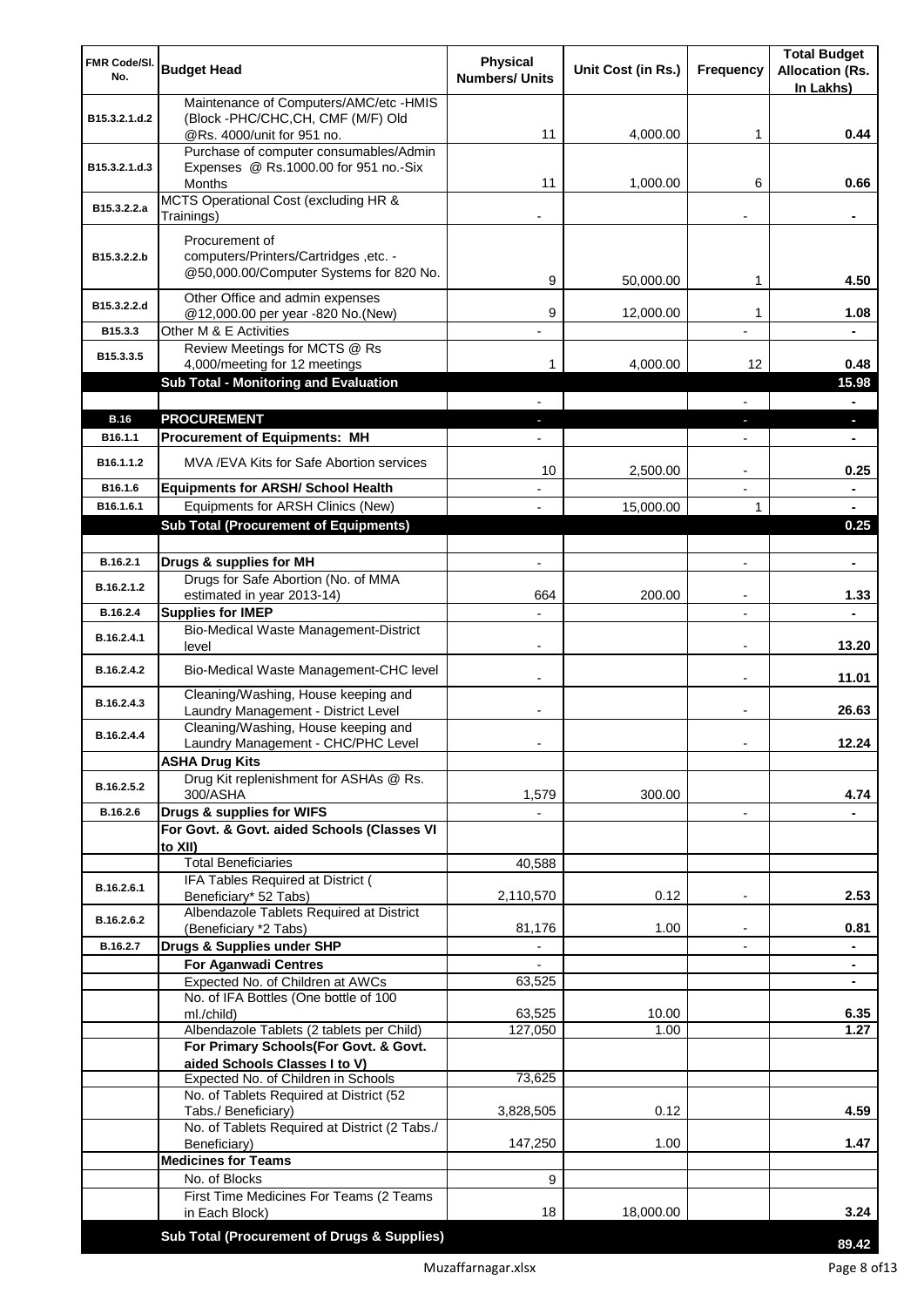| FMR Code/SI.<br>No. | <b>Budget Head</b>                                                                    | <b>Physical</b><br><b>Numbers/ Units</b> | Unit Cost (in Rs.) | Frequency      | <b>Total Budget</b><br><b>Allocation (Rs.</b><br>In Lakhs) |
|---------------------|---------------------------------------------------------------------------------------|------------------------------------------|--------------------|----------------|------------------------------------------------------------|
| <b>B.17</b>         | <b>Drugs Warehouses/Logistics Management</b>                                          |                                          |                    |                |                                                            |
|                     | Honoraria of Staff at Regional Drug                                                   |                                          |                    |                |                                                            |
|                     | Warehouse                                                                             |                                          |                    |                |                                                            |
|                     | Accountant                                                                            |                                          | 10,000.00          | 6              |                                                            |
|                     | Computer Operator Cum Store Keeper                                                    |                                          | 10,000.00          | 6              |                                                            |
|                     | Fork-Lift Operator cum Mechanic                                                       |                                          | 6,500.00           | 6              |                                                            |
| <b>B.17.1</b>       | Fourth class / Loader                                                                 |                                          | 6,500.00           | 6              |                                                            |
|                     | Generator Operator cum Electrician                                                    |                                          | 5,000.00           | 6              |                                                            |
|                     | Sweeper                                                                               |                                          | 3,500.00           | 6              |                                                            |
|                     | <b>Armed Guards</b>                                                                   |                                          | 6,335.00           | 6              |                                                            |
|                     | <b>General Guards</b>                                                                 |                                          | 5,157.00           | 6              |                                                            |
|                     | Gardener                                                                              |                                          | 3,000.00           | 6              |                                                            |
|                     | Honoraria of Staff at District Drug<br>Warehouse                                      |                                          |                    |                |                                                            |
|                     | Computer Operator Cum Store Keeper                                                    | 1                                        | 10,000.00          | 6              | 0.60                                                       |
| <b>B.17.3</b>       | Generator Operator Cum Mechanic/Electricia                                            | $\mathbf{1}$                             | 5,000.00           | 6              | 0.30                                                       |
|                     | Loader                                                                                | 1                                        | 5,000.00           | 6              | 0.30                                                       |
|                     | Choukidar                                                                             | 1                                        | 5,000.00           | 6              | 0.30                                                       |
|                     | Part-time Sweeper                                                                     | 1                                        | 2,500.00           | 6              | 0.15                                                       |
| B.17.4.1            | <b>Operational Cost for Regional Drug ware</b>                                        |                                          |                    |                | ۰                                                          |
|                     | House<br><b>Electricity Charges</b>                                                   |                                          |                    |                | ۰                                                          |
|                     | <b>Telephone Charges</b>                                                              |                                          |                    |                | ۰                                                          |
|                     | POL & Maintenance of DG Sets                                                          |                                          |                    |                | ۰                                                          |
|                     | Stationary                                                                            |                                          |                    |                | ٠                                                          |
|                     | Contingency                                                                           |                                          |                    |                |                                                            |
|                     | <b>Sub Total-Drug Ware Houses</b>                                                     |                                          |                    |                | 1.65                                                       |
|                     |                                                                                       |                                          |                    |                |                                                            |
|                     | <b>GRAND TOTAL- MISSION FLEXIPOOL</b>                                                 |                                          |                    | ı              | 321.16                                                     |
|                     |                                                                                       |                                          |                    |                |                                                            |
| C                   | <b>IMMUNISATION</b>                                                                   |                                          |                    |                |                                                            |
| C.1                 | RI strengthening project (Review meeting,<br>Mobility support, Outreach services etc) |                                          |                    |                |                                                            |
| C.1.a               | Mobility Support for supervision for district                                         |                                          |                    |                |                                                            |
|                     | level officers @Rs 250000/- Year                                                      | 1                                        | 250,000.00         |                | 2.50                                                       |
| C.1.b               | Mobility support for supervision at State<br>level                                    |                                          |                    |                |                                                            |
|                     | Printing and dissemination of Immunization                                            |                                          |                    |                |                                                            |
| C.1.c               | cards, tally sheets, monitoring forms etc.@                                           |                                          |                    |                |                                                            |
|                     | Rs 10 /- Beneficiary                                                                  | 88,729                                   | 10.00              |                | 8.87                                                       |
|                     | Support for Quarterly State level review                                              |                                          |                    |                |                                                            |
| C.1.d               | meetings of district officer                                                          |                                          |                    | $\blacksquare$ |                                                            |
|                     | Quarterly review meetings exclusive for RI                                            |                                          |                    |                |                                                            |
| C.1.e               | at district level with Block Mos, CDPO, and                                           |                                          |                    |                |                                                            |
|                     | other stake holders (@ Rs 100/- per<br>participant(5 participant / block)             | 180                                      | 100.00             |                | 0.18                                                       |
|                     | Quarterly review meetings exclusive for RI                                            |                                          |                    |                |                                                            |
|                     | at block level @Rs 50/- per person as                                                 |                                          |                    |                |                                                            |
| C.1.f               | honorarium/Asha(For travel) & Rs 25 per                                               |                                          |                    |                |                                                            |
|                     | person at the disposal of MOIC for meeting                                            |                                          |                    |                |                                                            |
|                     | expenses (Refreshment, stationery and                                                 |                                          |                    |                |                                                            |
|                     | mis.)<br>Focus on slum & underserved areas in                                         | 9,068                                    | 75.00              |                | 6.80                                                       |
|                     | urban areas/alternative vaccinator for slums                                          |                                          |                    |                |                                                            |
|                     | (Hiring of ANM @ 450/-per session for four                                            |                                          |                    |                |                                                            |
| C.1.g               | sessions/month/slum of 10000 population                                               |                                          |                    |                |                                                            |
|                     | and Rs.300/ month as contingency per slum                                             |                                          |                    |                |                                                            |
|                     | i.e.Rs.2100/-month/slum of 10000                                                      |                                          |                    |                |                                                            |
|                     | population)<br>Mobilization of children through ASHA or                               | 192                                      | 2,100.00           |                | 4.03                                                       |
| C.1.h               | other mobilizers(@Rs 150/-per session)                                                | 28,723                                   | 150.00             | $\overline{a}$ | 43.08                                                      |
|                     | Alternative vaccine delivery in hard to reach                                         |                                          |                    |                |                                                            |
| C.1.i               | areas(@Rs 150/-per session)                                                           | 4,328                                    | 150.00             | $\blacksquare$ | 6.49                                                       |
| C.1.j               | Alternative Vaccine Delivery in other                                                 |                                          |                    |                |                                                            |
|                     | areas(@Rs. 75/- per session)                                                          | 24,395                                   | 75.00              |                | 18.30                                                      |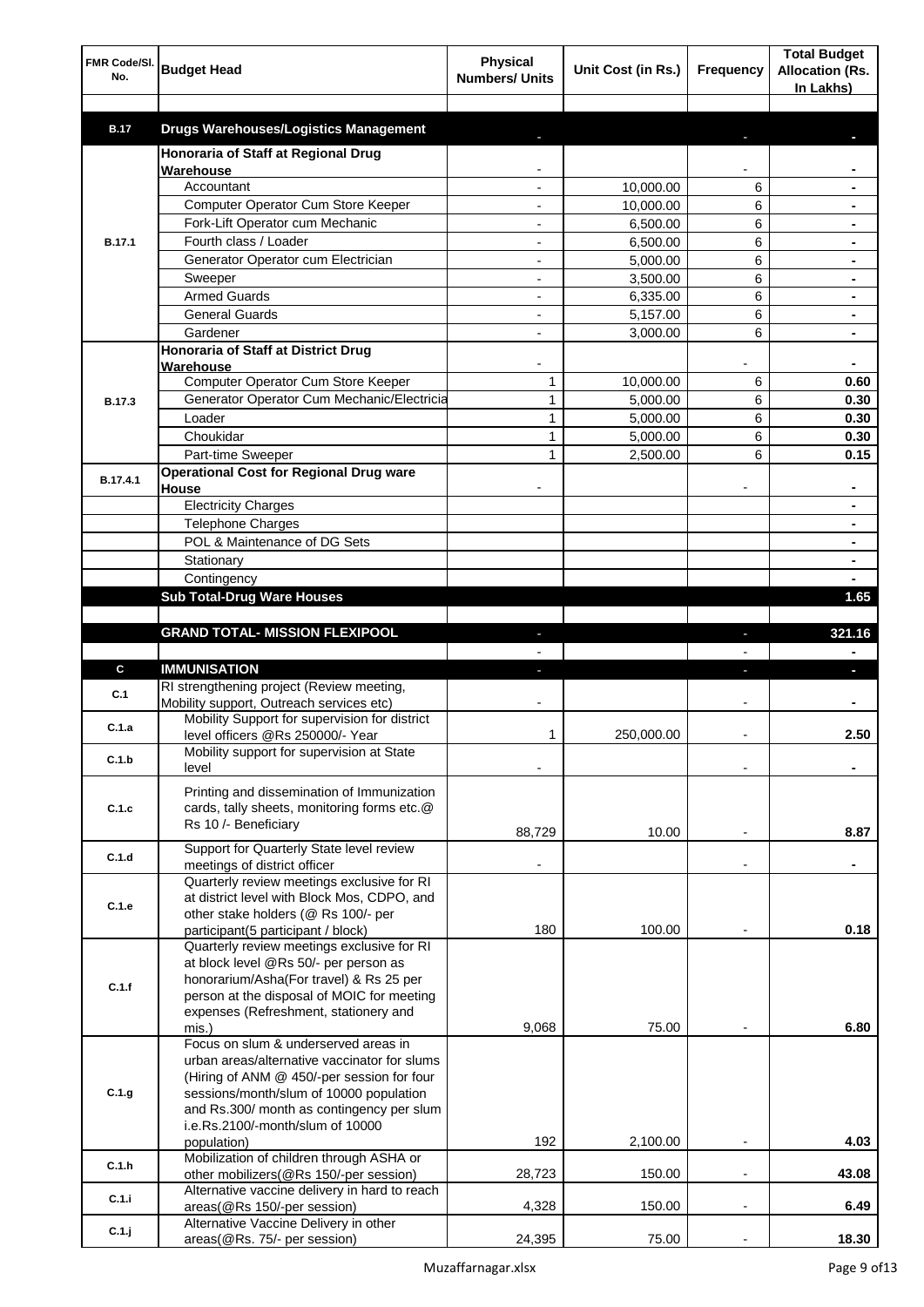| FMR Code/SI.<br>No. | <b>Budget Head</b>                                                                                                                                                                                              | <b>Physical</b><br><b>Numbers/ Units</b> | Unit Cost (in Rs.)   | Frequency                | <b>Total Budget</b><br><b>Allocation (Rs.</b><br>In Lakhs) |
|---------------------|-----------------------------------------------------------------------------------------------------------------------------------------------------------------------------------------------------------------|------------------------------------------|----------------------|--------------------------|------------------------------------------------------------|
| C.1.k               | To develop micro plan at sub-centre level(@<br>Rs 100/- per sub centre)                                                                                                                                         | 9                                        | 100.00               |                          | 0.01                                                       |
| C.1.1               | For consolidation of micro plans at block<br>level (@ Rs 1000/-per block per PHC and                                                                                                                            |                                          |                      |                          |                                                            |
|                     | Rs 2000/- per district)<br>POL for vaccine delivery from State to                                                                                                                                               | 12                                       | 1,000.00             |                          | 0.12                                                       |
| C.1.m               | district and from district to PHC/CHCs(@ Rs<br>150000/- per district per year)                                                                                                                                  | 1                                        | 150,000.00           |                          | 1.50                                                       |
|                     | Consumables for computer including                                                                                                                                                                              |                                          |                      |                          |                                                            |
| C.1.n               | provision for internet access for RIMS (@<br>Rs 400/- per month per district)                                                                                                                                   | 1                                        | 400.00               | 12                       | 0.05                                                       |
| C.1.o               | Red/Black plastic bags etc.(@ Rs 3 per bag                                                                                                                                                                      |                                          |                      |                          |                                                            |
|                     | and 2 bags per session)<br>Hub Cutter/Bleach/Hypochlorite solution/                                                                                                                                             | 31,595                                   | 3.00                 | 2                        | 1.90                                                       |
| C.1.p               | Twin buckets(@ Rs 1200/- per PHC/CHC                                                                                                                                                                            |                                          |                      |                          |                                                            |
|                     | per year)                                                                                                                                                                                                       | 10                                       | 1,200.00             |                          | 0.12                                                       |
| C.1.q               | Safety Pits(@ Rs 5250/- per pit)                                                                                                                                                                                | 4                                        | 5,250.00             |                          | 0.21                                                       |
|                     | Other Specific requirement<br>Fund for annual maintenance operation of                                                                                                                                          |                                          |                      | $\blacksquare$           |                                                            |
|                     | WIC/WIF at division level @ Rs.40000/unit                                                                                                                                                                       |                                          |                      |                          |                                                            |
|                     | of WIC/WIF                                                                                                                                                                                                      |                                          | 40,000.00            |                          |                                                            |
|                     | POL for generators and operational                                                                                                                                                                              |                                          |                      |                          |                                                            |
| C.1.r               | expenses at divisional vaccine storage point<br>@ Rs 2.00 Lakhs/ year/division vaccine                                                                                                                          |                                          |                      |                          |                                                            |
|                     | store points                                                                                                                                                                                                    |                                          | 200,000.00           |                          |                                                            |
|                     | Electricity bill for WIC/WIF AT state and                                                                                                                                                                       |                                          |                      |                          |                                                            |
|                     | divisional level @ Rs 1.50Lakhs/year                                                                                                                                                                            |                                          |                      |                          |                                                            |
|                     | /division store points<br><b>AEFI Kits</b>                                                                                                                                                                      | 101                                      | 150,000.00<br>200.00 |                          | 0.20                                                       |
| C.2                 | <b>Salary of Contractual Staffs</b>                                                                                                                                                                             | $\blacksquare$                           |                      | $\overline{\phantom{a}}$ |                                                            |
| C.2.2               | Computer Assistants at District level                                                                                                                                                                           | $\mathbf{1}$                             | 10,000.00            | 6                        | 0.60                                                       |
| C.3                 | <b>Training under Immunisation</b>                                                                                                                                                                              | $\overline{a}$                           |                      |                          |                                                            |
| C.3.1               | District level Orientation training including<br>Hep B, Measles, AEFI & JE(wherever<br>required) for 2 days ANM, Multi Purpose<br>Health Worker (Male), LHV, Health<br>Assistant (Male/Female), Nurse Midwives, |                                          |                      |                          |                                                            |
|                     | BEEs & other staff (as per RCH norms) @                                                                                                                                                                         |                                          |                      |                          | 1.39                                                       |
|                     | Rs 46200/batch<br>Three day training including Hep B, Measles                                                                                                                                                   | 3                                        | 46,200.00            |                          |                                                            |
| C.3.2               | & JE(wherever required) of Medical Officers<br>of RI using revised MO training module) @                                                                                                                        |                                          |                      |                          |                                                            |
|                     | Rs 65600/ batch<br>Two days cold chain handlers training for                                                                                                                                                    |                                          | 65,600.00            |                          |                                                            |
| C.3.4               | block level cold chain handlers by State and<br>district cold chain officers @ Rs<br>26600/batch                                                                                                                | 1                                        | 26,600.00            |                          | 0.27                                                       |
|                     | One day training of block level data handlers                                                                                                                                                                   |                                          |                      |                          |                                                            |
| C.3.5               | by DIOs and District cold chain officer to                                                                                                                                                                      |                                          |                      |                          |                                                            |
|                     | train about the reporting formats of                                                                                                                                                                            | 10                                       | 300.00               | $\overline{\phantom{a}}$ | 0.03                                                       |
|                     | immunization @ Rs 300/ person<br>Intensified immunization training of front                                                                                                                                     |                                          |                      |                          |                                                            |
| C.3.6               | line workers @ Rs 86660/batch                                                                                                                                                                                   | 11                                       | 86,660.00            | $\blacksquare$           | 9.53                                                       |
| C.4                 | <b>Cold Chain Maintenance</b>                                                                                                                                                                                   |                                          |                      |                          |                                                            |
|                     | Cold chain maintenance at PHC/CHC Level<br>(@Rs. 750/PHC/CHC per year)                                                                                                                                          | 10                                       | 750.00               |                          | 0.08                                                       |
|                     | Cold chain maintenance at District Level<br>(@Rs. 15000/year)                                                                                                                                                   | 1                                        | 15,000.00            |                          | 0.15                                                       |
| C.5                 | Asha Incentives- for full immunization @<br>RS.100 per child for full immunization in first<br>year and Rs.50 per child for ensuring<br>complete immunization up to 2nd year of                                 |                                          |                      |                          |                                                            |
|                     | age.(94.22% of the fund)<br><b>TOTOAL - ROUTINE IMMUNIZATION</b>                                                                                                                                                | 43,178                                   | 150.00               |                          | 61.02<br>167.43                                            |
|                     |                                                                                                                                                                                                                 |                                          |                      |                          |                                                            |
| D                   | <b>National Disease Control Programmes</b>                                                                                                                                                                      |                                          |                      |                          |                                                            |
|                     |                                                                                                                                                                                                                 |                                          |                      |                          |                                                            |
| Е                   | <b>Integrated Disease Surveillance Project</b><br>(IDSP)                                                                                                                                                        |                                          |                      |                          |                                                            |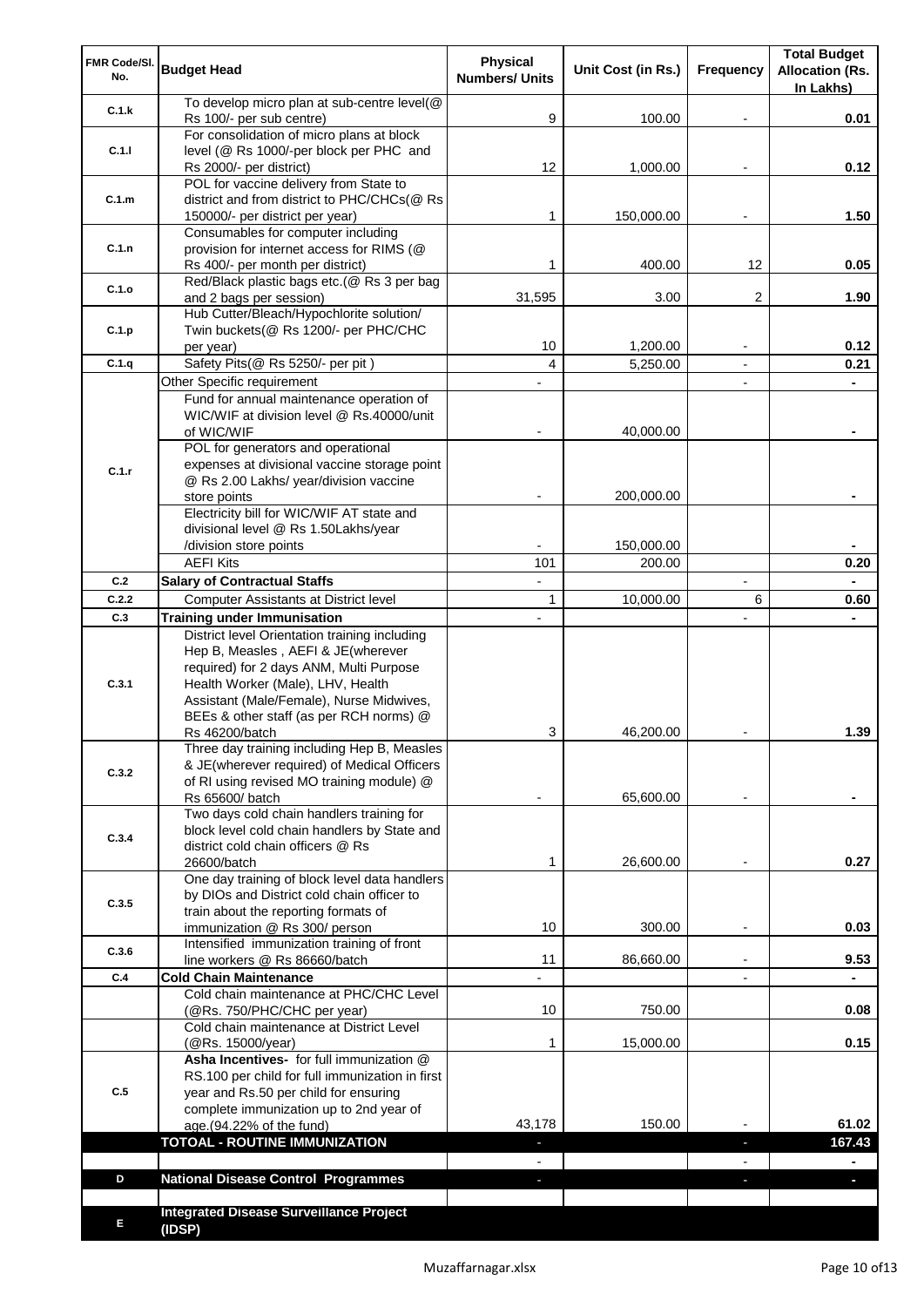| FMR Code/SI.<br>No. | <b>Budget Head</b>                                                                   | Physical<br><b>Numbers/ Units</b> | Unit Cost (in Rs.) | Frequency | <b>Total Budget</b><br><b>Allocation (Rs.</b><br>In Lakhs) |
|---------------------|--------------------------------------------------------------------------------------|-----------------------------------|--------------------|-----------|------------------------------------------------------------|
| E.1                 | Operational Costs (Rs. 25000/0 per Month)<br>including 10 Medical Colleges           |                                   |                    |           | 3.00                                                       |
| E.2                 |                                                                                      |                                   |                    |           |                                                            |
|                     | Remuneration for Contractual Human Resource                                          |                                   |                    |           |                                                            |
| E.2.1               | Epidemiologist (Rs. 27500-44000)                                                     |                                   |                    |           | 3.96                                                       |
| E.2.2               | Microbiologist (Rs. 27500-44000)                                                     |                                   |                    |           |                                                            |
| E.3.2               | Data Manager (Rs. 18000 per Mth)                                                     |                                   |                    |           | 2.16                                                       |
| E.3.3               | Data Entry Operator (Rs. 11000/mth)                                                  |                                   |                    |           | 1.32                                                       |
|                     | <b>Training</b>                                                                      |                                   |                    |           |                                                            |
|                     | Medical Officers (3 days) @ Rs 50000 /                                               |                                   |                    |           |                                                            |
| E.8                 | Batch, for one batch<br><b>Hospital Pharmacists/Nurses Training (1</b>               |                                   |                    |           | ۰                                                          |
|                     | day) @ Rs.38000 / Batch for 1 batch                                                  |                                   |                    |           |                                                            |
|                     | One Day Training of Medical College Doctors                                          |                                   |                    |           |                                                            |
| E.8                 | Costs on account of Newly Formed Districts                                           |                                   |                    |           |                                                            |
|                     | <b>TOTAL-IDSP</b>                                                                    |                                   |                    |           | 10.44                                                      |
|                     |                                                                                      |                                   |                    |           |                                                            |
|                     | <b>National Vector Borne Disease Control</b>                                         |                                   |                    |           |                                                            |
| F                   | Programme (NVBDCP)                                                                   |                                   |                    |           |                                                            |
| F.1.1               | <b>Malaria</b>                                                                       |                                   |                    |           | $\overline{\phantom{0}}$                                   |
| F.1.1.b             | <b>ASHA Incentives</b>                                                               |                                   |                    |           | 1.75                                                       |
|                     | Monitoring, Evaluation & Supervision &                                               |                                   |                    |           |                                                            |
| F.1.1.d             | Epidemic preparedness including mobility                                             |                                   |                    |           | 1.50                                                       |
| F.1.1.e             | IEC/BCC                                                                              |                                   |                    |           | 0.42                                                       |
| F.1.1.g             | <b>Training/Capacity Building</b>                                                    |                                   |                    |           | 0.25                                                       |
|                     | Sub Total - Malaria                                                                  |                                   |                    |           | 3.92                                                       |
| F.1.2               | Dengue & Chikungunya                                                                 |                                   |                    |           |                                                            |
|                     |                                                                                      |                                   |                    |           |                                                            |
| F.1.2.a(iⅈ)         | Strengthening Surveillance for Apex Referral<br>Lab & Sentinel Surveillance Hospital |                                   |                    |           |                                                            |
| F.1.2.c             | Monitoring/Supervision and Rapid Response                                            |                                   |                    |           | 0.30                                                       |
| F.1.2.d             | <b>Epidemic Preparedness</b>                                                         |                                   |                    |           | 0.10                                                       |
| F.1.2.e             | Case Management                                                                      |                                   |                    |           | 0.10                                                       |
| F.1.2.f             | Vector Control And Environmental                                                     |                                   |                    |           |                                                            |
|                     | Management<br>IEC/ BCC for Social Mobilization                                       |                                   |                    |           |                                                            |
| F.1.2.g<br>F.1.2.i  | Training/Workshop                                                                    |                                   |                    |           | 0.20<br>0.20                                               |
|                     |                                                                                      |                                   |                    |           |                                                            |
| F.1.3               | Sub Total - Dengue & Chikungunya                                                     |                                   |                    |           | 0.90                                                       |
|                     | <b>AES/JE</b><br>Strengthening of Sentinel sites which will                          |                                   |                    |           |                                                            |
| F.1.3.a             | include Diagnostics and Case Management,                                             |                                   |                    |           |                                                            |
|                     | supply of kits by Gol                                                                |                                   |                    |           |                                                            |
|                     | IEC / BCC Activities & printing material                                             |                                   |                    |           |                                                            |
| F.1.3.b             | pertaining to JE / AES                                                               |                                   |                    |           |                                                            |
|                     | Capacity Building in case management of                                              |                                   |                    |           |                                                            |
| F.1.3.c             | Medical Officer and paramedical from                                                 |                                   |                    |           |                                                            |
|                     | PHC/CHC at district level.                                                           |                                   |                    |           |                                                            |
| F.1.3.d             | Monitoring and supervision                                                           |                                   |                    |           |                                                            |
| F.1.3.e             | Procurement of Insecticides (Technical                                               |                                   |                    |           |                                                            |
|                     | Malathion)<br>Thermal Fog Machine (Small) @ 0.85                                     |                                   |                    |           |                                                            |
| F.1.3.f             | lac/machine                                                                          |                                   |                    |           |                                                            |
|                     | Operational cost for Malathion fogging (As                                           |                                   |                    |           |                                                            |
| F.1.3.g             | per Availability of 3 MT Technical Malathion                                         |                                   |                    |           |                                                            |
|                     | per district)                                                                        |                                   |                    |           |                                                            |
|                     | Paediatric ICU Establishment and HR &                                                |                                   |                    |           |                                                            |
| $F.1.3.$ j          | operational cost for Paediatric ICU in                                               |                                   |                    |           |                                                            |
|                     | <b>Endemic Districts</b>                                                             |                                   |                    |           |                                                            |
| F.1.3.k             | ASHA Insentivization for sensitizing                                                 |                                   |                    |           |                                                            |
|                     | community                                                                            |                                   |                    |           |                                                            |
|                     | Sub Total - AES/JE                                                                   |                                   |                    |           |                                                            |
| F.1.4               | <b>Lymphatic Filariasis</b>                                                          |                                   |                    |           |                                                            |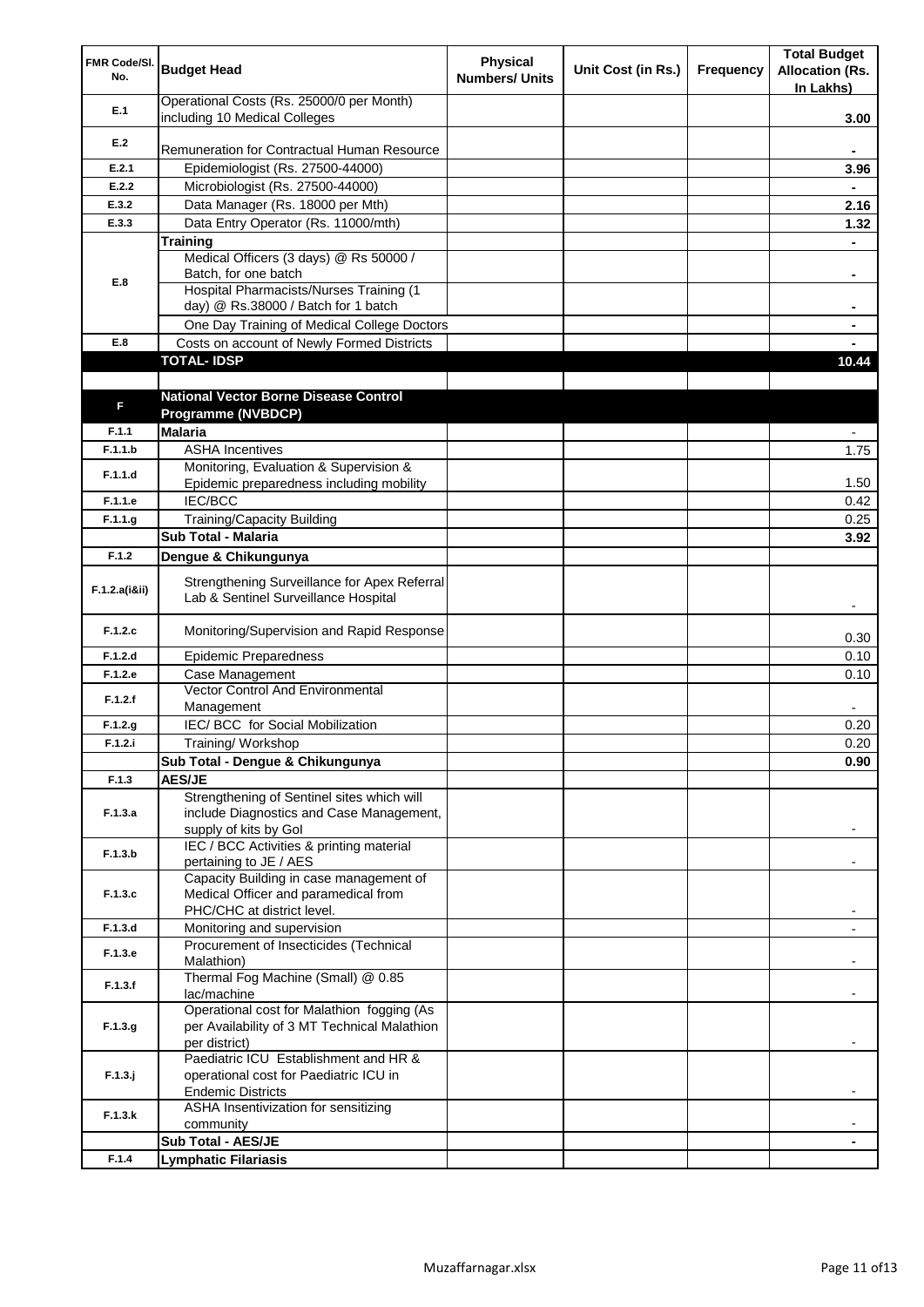| FMR Code/SI.<br>No. | <b>Budget Head</b>                                                                                                                                                                                                                                                    | Physical<br><b>Numbers/ Units</b> | Unit Cost (in Rs.) | Frequency      | <b>Total Budget</b><br><b>Allocation (Rs.</b><br>In Lakhs) |
|---------------------|-----------------------------------------------------------------------------------------------------------------------------------------------------------------------------------------------------------------------------------------------------------------------|-----------------------------------|--------------------|----------------|------------------------------------------------------------|
| F.1.4.a             | State Task Force, STAC Meeting, printing<br>forms & register/ Mobility support, district<br>coordination meeting, sensitization of media<br>etc., Morbidity management, monitoring &<br>supervision and mobility support for Rapid<br>response including Line listing |                                   |                    |                |                                                            |
| F.1.4.b             | Micro Filaria Survey                                                                                                                                                                                                                                                  |                                   |                    |                |                                                            |
| F.1.4.c             | Post MDA Assessment by medical colleges<br>(Govt, & Private)/ ICMR institutions                                                                                                                                                                                       |                                   |                    |                |                                                            |
| F.1.4.d             | Training / Sensitization of district level<br>officers on ELF & Drug Distributors /<br>Peripheral health workers                                                                                                                                                      |                                   |                    |                |                                                            |
| F.1.4.e             | Specific IEC/ BCC at State, districts, PHC,<br>Sub Centre & village lable VHSC/GKs                                                                                                                                                                                    |                                   |                    |                |                                                            |
| F.1.4.f             | Honorarium for Drug Distributors including<br>ASHA & Supervisors involve in MDA                                                                                                                                                                                       |                                   |                    |                |                                                            |
| F.1.4.h.ii          | M.F.Survey in Non Endemic districts                                                                                                                                                                                                                                   |                                   |                    |                | 0.70                                                       |
|                     | Sub Total - Lymphatic Filariasis                                                                                                                                                                                                                                      |                                   |                    |                | 0.70                                                       |
| F.1.5               | Kalazar                                                                                                                                                                                                                                                               |                                   |                    |                |                                                            |
| F.1.5               | Case Search/ Camp Approach                                                                                                                                                                                                                                            |                                   |                    |                |                                                            |
| F.1.5.a             | Spray Pumps & Accessories                                                                                                                                                                                                                                             |                                   |                    |                |                                                            |
| F.1.5.b             | Operational Cost for Spray including Spray<br>Wages & Pending liability of spray wages                                                                                                                                                                                |                                   |                    |                |                                                            |
| F.1.5.c             | Mobility / P.O.L./ Supervision                                                                                                                                                                                                                                        |                                   |                    |                |                                                            |
| F.1.5.d             | Monitoring & Evaluation                                                                                                                                                                                                                                               |                                   |                    |                |                                                            |
| F.1.5.e/<br>F.1.5.f | Training for Spraying /IEC/<br>BCC/Advocacy/Incentive to ASHA/Loss of<br>Wages                                                                                                                                                                                        |                                   |                    |                |                                                            |
|                     | Sub Total - Kalazar                                                                                                                                                                                                                                                   |                                   |                    |                |                                                            |
|                     | <b>Cash grant for Decentralized commodities</b><br>for Malaria + Filaria F.6                                                                                                                                                                                          |                                   |                    |                |                                                            |
| F.6(a,b,c,k)        | Drugs (Chloroquine, Primaquine 2.5/7.5mg)<br>and ACT                                                                                                                                                                                                                  |                                   |                    |                | 0.80                                                       |
| F.6.f               | D.E.C.                                                                                                                                                                                                                                                                |                                   |                    |                |                                                            |
| F.6.h<br>F.6.i      | Dengue NS 1 antigen Kit<br>Larvicidal (Temephos, Bti(AS)/Bti (wp)(for<br>polluted and non polluted water)                                                                                                                                                             |                                   |                    |                | 0.90                                                       |
|                     | <b>Sub Total- Dec.Commodities</b>                                                                                                                                                                                                                                     |                                   |                    |                | 1.70                                                       |
|                     | <b>TOTAL-NVBDCP</b>                                                                                                                                                                                                                                                   |                                   |                    |                | 7.22                                                       |
|                     |                                                                                                                                                                                                                                                                       |                                   |                    |                |                                                            |
| G                   | <b>National Leprosy Eradication</b>                                                                                                                                                                                                                                   |                                   |                    |                |                                                            |
|                     | Programme(NLEP)                                                                                                                                                                                                                                                       |                                   |                    |                |                                                            |
| G.1                 | <b>Case Detection and Management</b>                                                                                                                                                                                                                                  |                                   |                    |                |                                                            |
| G.1.1               | Specific Plan for high endemic blocks of low<br>endemic districts                                                                                                                                                                                                     |                                   |                    |                |                                                            |
|                     | No. of High endemic blocks in Low endemic<br>Districts (ANCDR more than 10)                                                                                                                                                                                           |                                   |                    |                |                                                            |
|                     | House to House Visit by Search team                                                                                                                                                                                                                                   |                                   |                    | $\blacksquare$ | ۰                                                          |
|                     | Confrmaton of suspect                                                                                                                                                                                                                                                 |                                   |                    |                | ۰                                                          |
|                     | Intensive IEC Activity                                                                                                                                                                                                                                                |                                   |                    |                | ٠                                                          |
| G.1.2               | <b>Services in Urban services</b>                                                                                                                                                                                                                                     |                                   |                    |                | $\blacksquare$                                             |
|                     | Urban Project 2 Mega cities, 2 medium City<br>2, 8 Medium City 1, 40 Townships                                                                                                                                                                                        |                                   |                    |                | 1.14                                                       |
| G.1.3               | <b>ASHA involvement</b>                                                                                                                                                                                                                                               |                                   |                    |                |                                                            |
|                     | <b>ASHA Sensitization</b>                                                                                                                                                                                                                                             |                                   |                    |                | 0.165                                                      |
|                     | <b>ASHA Incentive for Services</b>                                                                                                                                                                                                                                    |                                   |                    |                | 0.100                                                      |
| G.1.4               | <b>Materials &amp; Supplies</b>                                                                                                                                                                                                                                       |                                   |                    |                |                                                            |
|                     | Supportive Drugs & Dressing materials                                                                                                                                                                                                                                 |                                   |                    |                | 0.30                                                       |
|                     | Laboratory reagents and equipments                                                                                                                                                                                                                                    |                                   |                    |                |                                                            |
|                     | scalpels etc.<br>Printing works                                                                                                                                                                                                                                       |                                   |                    |                | 0.08<br>0.15                                               |
| G.1.5               | <b>NGO Services</b>                                                                                                                                                                                                                                                   |                                   |                    |                | $\blacksquare$                                             |
| G.2                 | <b>DPMR</b>                                                                                                                                                                                                                                                           |                                   |                    |                |                                                            |